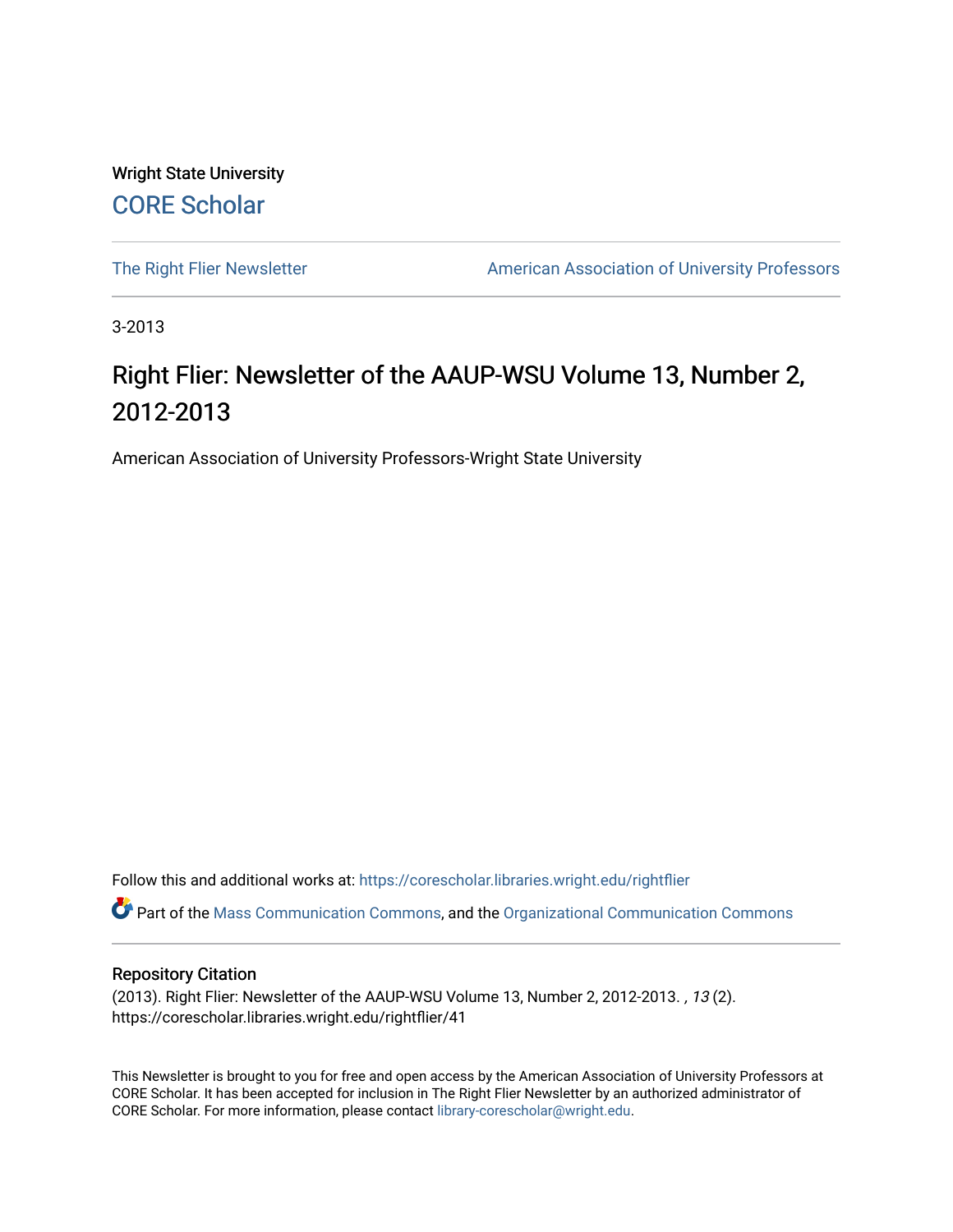# **The Right Flier**

## **The Newsletter of AAUP-WSU**

**Volume 13, Number 2 2012-2013**

**Editors: Marty Kich and Linda Farmer**

## **Table of Contents**

#### **Announcements:**

- **Spring Semester Chapter Meeting** *Attend!*
- **Spring Social** *Attend!*
- **Ohio Conference's Annual Meeting** *Attend!*
- **Presidential Lecture Series: Van Jones** *Attend!*
- **Campaign for the Future of Higher Education's May Meeting in Columbus** *Attend!*
- **Chapter Council Election Results**
- **Chapter Elections** *Submit a Nomination!*
- **National Council and Ohio Conference Elections** *Vote!*
- **Negotiation of the NTE Unit's First Contract**

#### **Articles:**

- **Putting Our Workload Agreement in Some Perspective**
- **OCAAUP President John McNay's Testimony on the State Budget**
- **Defining Faculty Mentoring in College and Department Bylaws**
- **Your Contract's Greater Protection of Academic Freedom**
- **Your Rights under the Contract: Discipline Issues**
- **Potential Pitfalls of Student Ratings of Teaching**
- **Working Papers on Alternative Funding for Higher Education from the Center for the Future of Higher Education**
- **Book Review**: **Benjamin Ginsberg's** *The Fall of the Faculty*
- **Right to Work Is an Insult to Intelligence**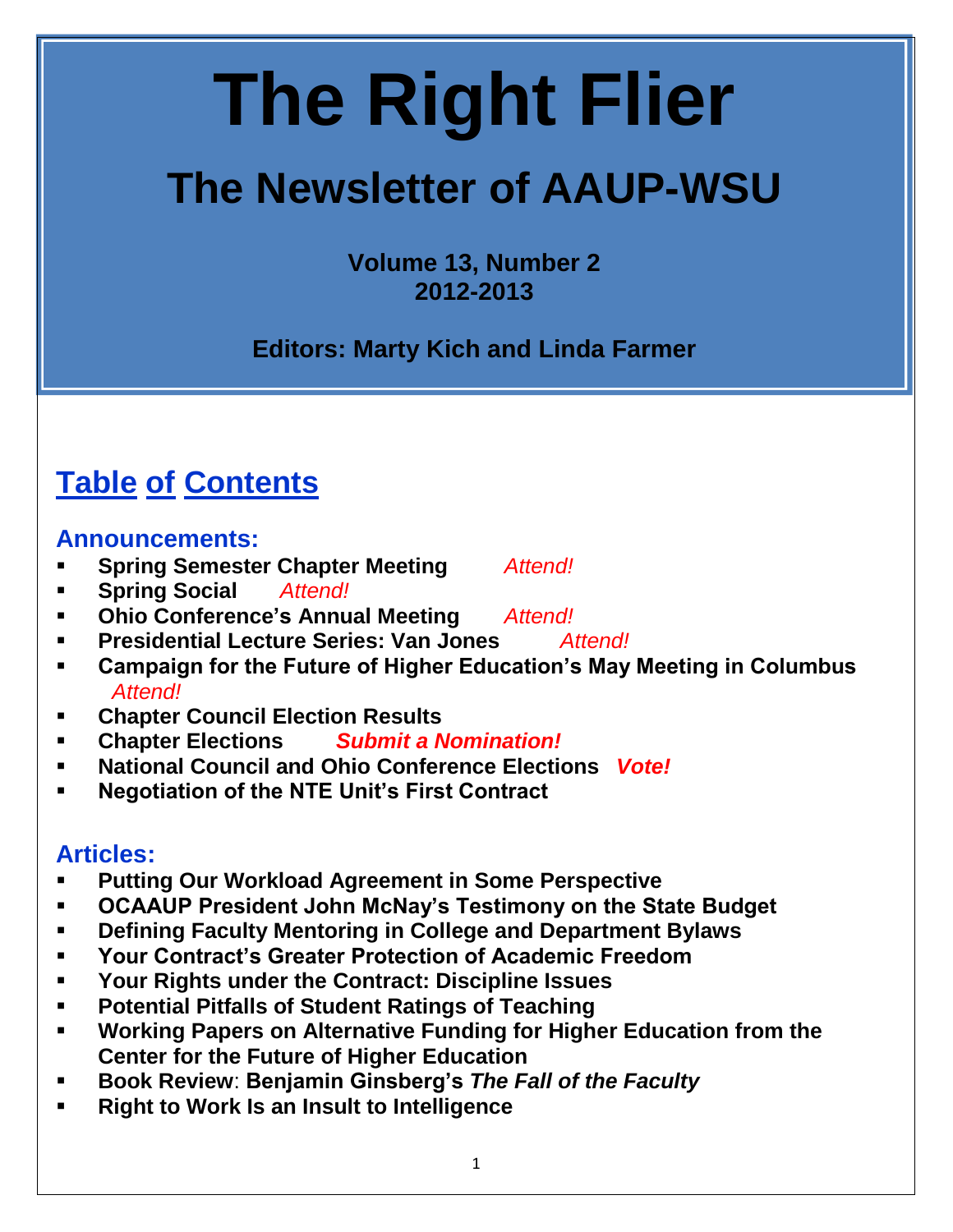### **Announcements:**

#### **Spring Semester Chapter Meeting**

The Spring Semester Chapter Meeting will be held on **Wednesday, April 17**, at 3:30, in room E157 SU (Atlantis Room) (in the back behind the Endeavor Room, where the Faculty Senate meetings are held) on the main campus and in room 150 Dwyer on the Lake Campus. Because collective bargaining matters will be discussed, only TET & NTE faculty who have joined AAUP-WSU may attend.

#### **• Spring Social**

The Spring Social will be held from 4:00 to 6:00 on **Thursday, April 11**, in the Millett Hall first-floor atrium. As always, there will be plenty of food, a cash bar, musical entertainment, and an opportunity to socialize with colleagues in other colleges.

#### **Annual Conference of the Ohio Conference of AAUP**

The annual conference of the Ohio Conference of AAUP will be held on **Saturday, April 13**, at the Columbus Renaissance Downtown, just steps away from the Statehouse in the heart of downtown Columbus. (See: *http://www.ocaaup.org*)

Benjamin Ginsberg, professor of political science at Johns Hopkins University and author of *The Fall of the Faculty: The Rise of the All-Administrative University and Why It Matters*, is scheduled to deliver the keynote speech. Additionally, there will be a presentation on student debt, a workshop for advocacy chapter members on finances at their institutions, as well as a workshop geared toward collective bargaining chapter members on using polling and focus groups to develop effective messaging during negotiations.

**Registration deadline is April 1, 2013. The chapter will cover the modest registration, as well as mileage for members who wish to attend. Please contact Connie Jacobs at** *[connie.jacobs@wright.edu](mailto:connie.jacobs@wright.edu)*

#### **Presidential Lecture Series: Van Jones**

The chapter was invited again to recommend a speaker for the Presidential Lecture Series. The theme for this year is "community." Van Jones was our top choice. He is scheduled to speak on campus at 7:00 p.m. on **Tuesday, April 16**, in the Apollo Room of the Student Union.

What follows is taken from his profile in Wikipedia:

"Van Jones is an American environmental advocate, [civil rights](http://en.wikipedia.org/wiki/Civil_rights) activist, and attorney. He is a cofounder of four non-profit organizations including [Rebuild the Dream,](http://en.wikipedia.org/wiki/Rebuild_the_Dream) of which he is president. In 1996, he founded the [Ella Baker Center for Human Rights,](http://en.wikipedia.org/wiki/Ella_Baker_Center_for_Human_Rights) a California non-governmental organization (NGO) working for alternatives to violence. In 2005, he co-founded [Color of Change,](http://en.wikipedia.org/wiki/Color_of_Change) an [advocacy group](http://en.wikipedia.org/wiki/Interest_group) for African Americans. In 2007, he founded [Green for All,](http://en.wikipedia.org/wiki/Green_for_All) a national NGO dedicated to "building an inclusive green economy strong enough to lift people out of poverty." In 2011, he founded Rebuild the Dream, a national advocacy organization working towards a fairer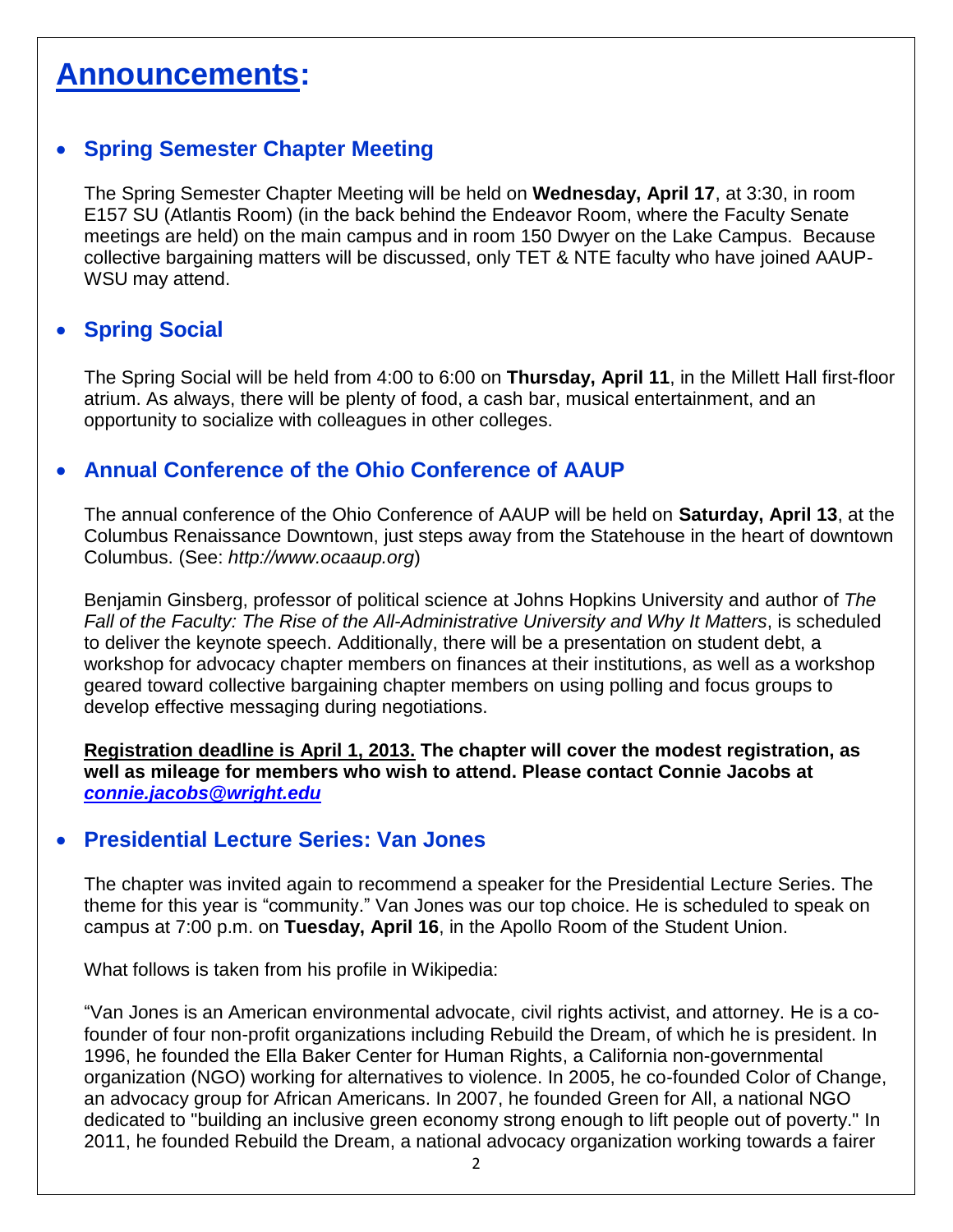economy. His first book, *[The Green Collar Economy](http://en.wikipedia.org/wiki/The_Green_Collar_Economy)*, was released on October 7, 2008, and reached number 12 on the *[New York Times](http://en.wikipedia.org/wiki/The_New_York_Times)* [Best Seller list.](http://en.wikipedia.org/wiki/New_York_Times_Best_Seller_list) In 2008, *[Time](http://en.wikipedia.org/wiki/Time_(magazine))* magazine named Jones one of its ["Heroes of the Environment"](http://en.wikipedia.org/wiki/Heroes_of_the_Environment_(2008)). *[Fast Company](http://en.wikipedia.org/wiki/Fast_Company_(magazine))* called him one of the "12 Most Creative Minds of 2008".

"Jones is currently a senior fellow at the [Center for American Progress](http://en.wikipedia.org/wiki/Center_for_American_Progress) and a senior policy advisor at [Green for All.](http://en.wikipedia.org/wiki/Green_for_All) Jones also holds a joint appointment at [Princeton University,](http://en.wikipedia.org/wiki/Princeton_University) as a distinguished visiting fellow in both the Center for African American Studies and in the Program in Science, Technology and Environmental Policy at the [Woodrow Wilson School of Public and International](http://en.wikipedia.org/wiki/Woodrow_Wilson_School_of_Public_and_International_Affairs)  [Affairs.](http://en.wikipedia.org/wiki/Woodrow_Wilson_School_of_Public_and_International_Affairs)"

**Van Jones's talk is free and open to the public. Please make plans to attend.**

#### **Columbus Meeting of the Campaign for the Future of Higher Education**

The Campaign for the Future of Higher Education (CFHE) is a loose consortium of the largest faculty unions nationwide: AAUP, AFT, NEA, and the unions representing large statewide systems in California (the 23 campuses in the California State University system and the 123 campuses in the California Community College system), New York (the 64 campuses in the SUNY system and the 25 campuses in the CUNY system), and Pennsylvania (the 14 campuses whose faculty is represented by APSCUF).

On **May 18**, the Campaign for the Future of Higher Education will hold its spring meeting at the Columbus Airport Marriott. The January meeting in Sacramento led to the release of three working papers on alternative funding methods for higher education that will be discussed later in this newsletter and in subsequent newsletters.

Fuller information on CFHE and its efforts is available at: *http://futureofhighered.org/*

**The chapter will cover the modest registration, as well as mileage for members who wish to attend. Please contact Connie Jacobs at** *connie.jacobs@wright.edu***.**

#### **Chapter Council Elections**

The following chapter members have been elected to represent their colleges on the newly created Chapter Council:

| <b>CECS</b>   | TE: Travis Doom           | NTE: Brandy Foster             |
|---------------|---------------------------|--------------------------------|
| <b>CEHS</b>   | TE: Richele O'Connor      | NTE: Brenda Kraner             |
| CoLA          | <b>TE: John Feldmeier</b> | NTE: Jane Blakelock            |
| CoSM          | TE: Scott Baird           | NTE: Cheryl Conley             |
| CoNH          | TE: Ann Bowling           | <b>NTE: Stephanie Triplett</b> |
| <b>LAKE</b>   | TE: Dane Daniel           | NTE: Steven Pedler             |
| <b>RSCoBA</b> | TE: Fall Ainina           | NTE: Alan Chesen               |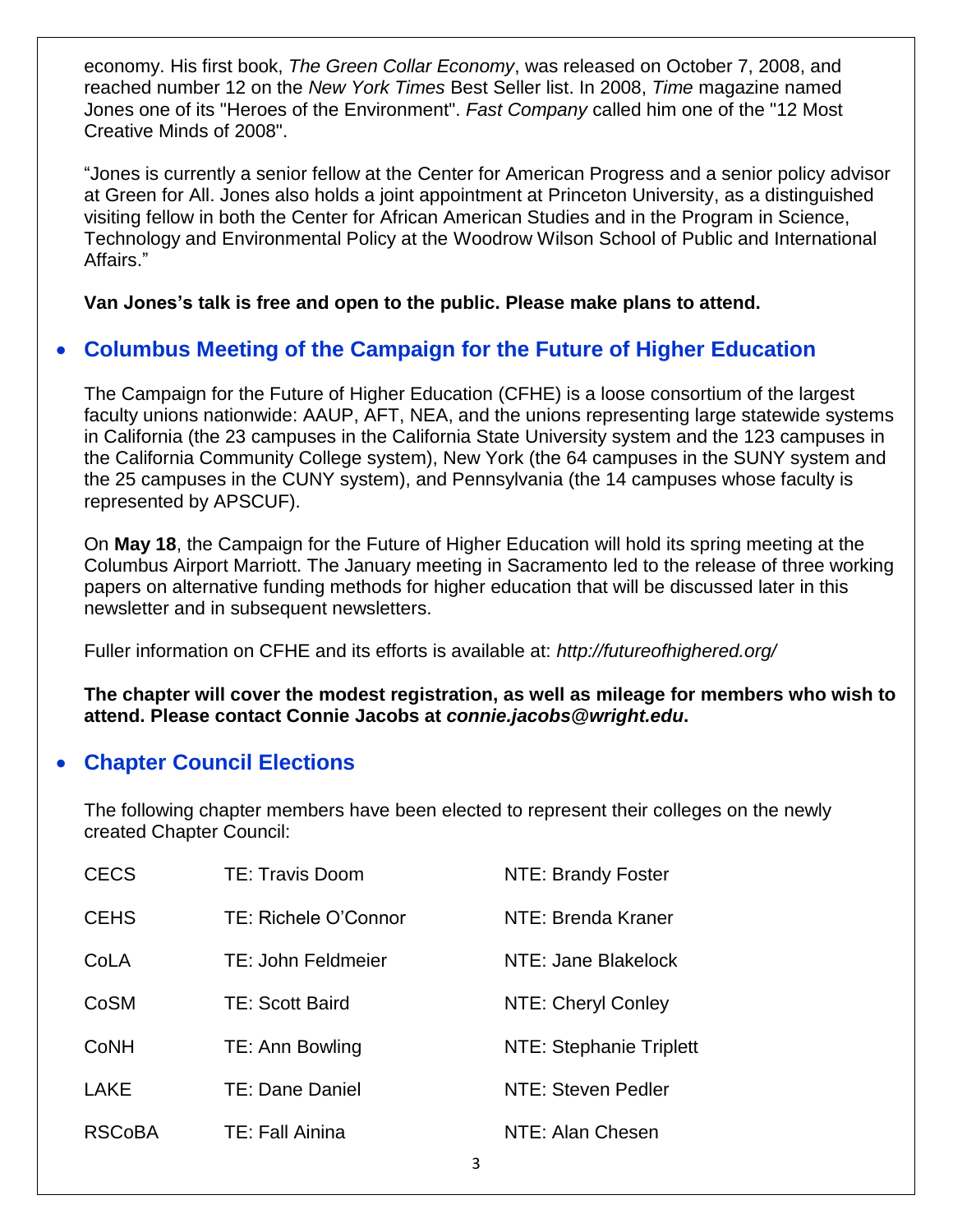Congratulations to those who won election to the council. Thank you to everyone who was willing to serve.

We hope that we will be able to arrange several meetings of the Chapter Council before the end of the spring semester. We would like to enlist their input on the ongoing negotiations of the first NTE contract and in setting priorities for next year's negotiation of a three-year contract for both units.

We have been in discussions with the university administration to arrange for an expanded office space to accommodate both the Chapter Council and our expanded Executive Committee.

#### **Chapter Executive Committee Elections**

The AAUP-WSU Nominating Committee invites you to nominate prospective candidates for the following five positions: President, Secretary, Communication Officer, one Member-at-Large of the Executive Committee, and Member-at-Large of the Nominating Committee. The ensuing election will be a routine one as specified by **[Article VI](http://www.wright.edu/administration/aaup/Chapter_Bylaws.html#art6)** in our chapter's Constitution and Bylaws.

The first four officers listed above serve on the chapter's Executive Committee, and their duties are outlined in **[Article IV A.](http://www.wright.edu/administration/aaup/Chapter_Bylaws.html#art4A)** Terms of office will begin on May 1, 2013 and will last two years, except for the Member-at-Large of the Nominating Committee, whose term lasts one year. Tenure-eligible and tenured (TET) faculty serving as President, Secretary, or Communication Officer are potentially eligible for course releases, as is specified by the CBA applicable to TET faculty. We hope that a like provision will exist in the CBA now being negotiated for non-tenure-eligible (NTE) faculty.

The Member-at-Large position on the Executive Committee is to be filled by a person in the "original" Bargaining Unit for TET faculty. Accordingly, only RCMs in the TET Bargaining Unit may make nominations for that position (see [Article III C](http://www.wright.edu/administration/aaup/Chapter_Bylaws.html#art3C) 2 f).

Otherwise, all Regular Chapter Members -- faculty in either Bargaining Unit who have joined AAUP-WSU -- may run for and make nominations for all these offices. Self-nominations are encouraged. You may make multiple nominations.

**Important**: Before nominating others, please **confirm** that each nominee you specify is willing to run, and please **report** your having obtained confirmation in your nomination.

Nominations must be received by **10AM on Wednesday, March 27**, 2012.

Nominations may be made by e-mail, campus mail, or U.S. mail:

- Nominations by e-mail should be sent to the chapter address:  $a$  aupwsu @gmail.com
- Nominations by campus mail should be addressed as follows: Nominating Committee; AAUP-WSU; 123 Allyn Hall.
- Nominations by U.S. mail should be addressed as follows: Nominating Committee; AAUP-WSU; 123 Allyn Hall; Wright State University; Dayton, OH 45435.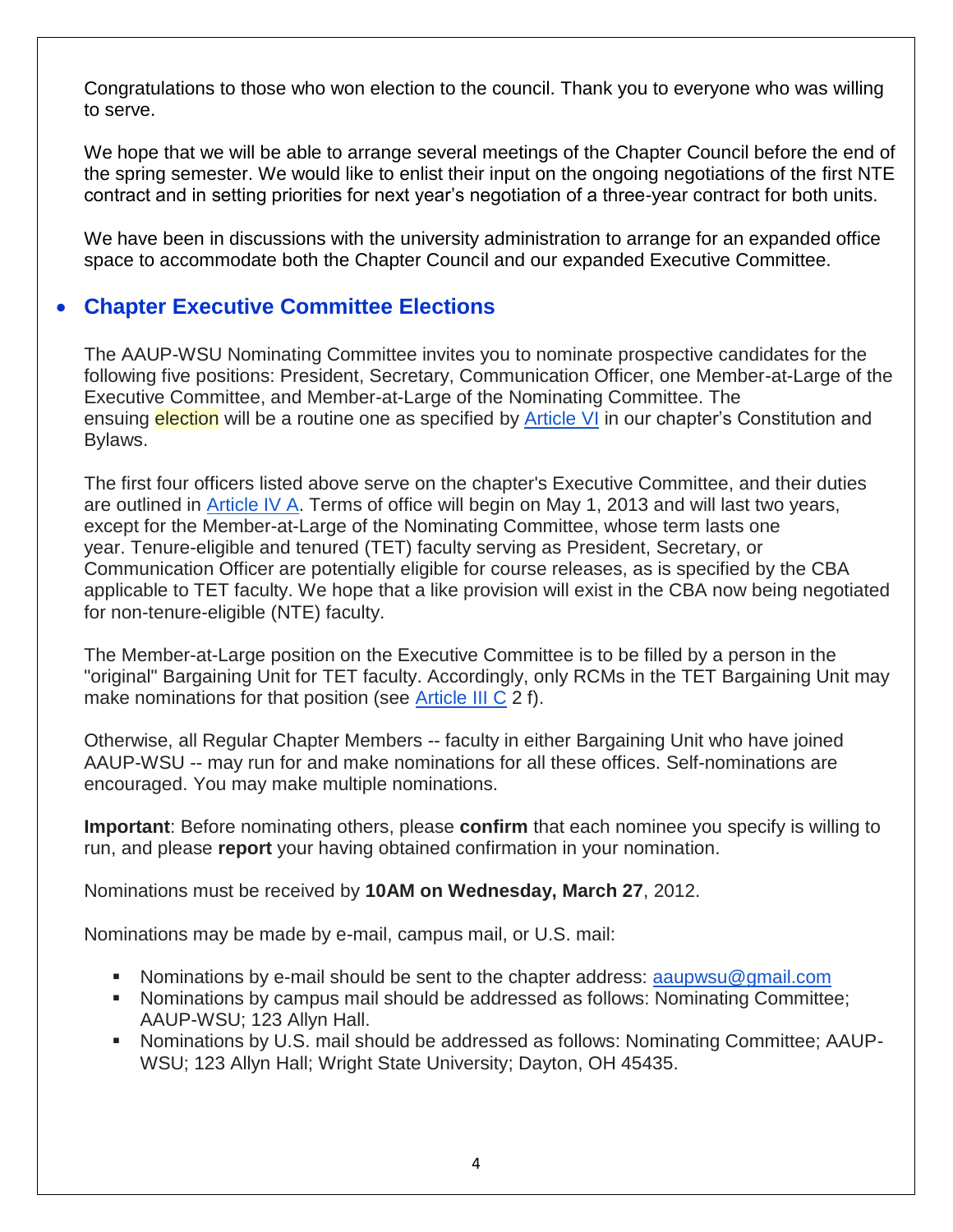#### **Council and State Conference Elections**

Ballots for these elections have been sent to each member's home address. In order to be counted, they must be received in the post office box at the national office by 9:00 a.m. on April 16.

Given the major changes that have been occurring at both the national and the state levels, it is very important for members to vote. Some candidates for the National Council have e-mailed statements explaining their reasons for wanting to serve.

#### **Negotiation of the First Contract for NTE Faculty**

The Negotiating Team for the first NTE contract has been formed, met several times to prepare for negotiations, and has now had several negotiating sessions with the administration.

The members of the committee are Rudy Fichtenbaum, our Chief Negotiator, Marty Kich, Sarah McGinley, Bobby Rubin, Sue Terzian, and Jim Vance,

We will keep the members of the new bargaining unit updated on the negotiations as they proceed.

## **Putting Our Workload Agreement in Perspective**

\_\_\_\_\_\_\_\_\_\_\_\_\_\_\_\_\_\_\_\_\_\_\_\_\_\_\_\_\_\_

#### **Marty Kich President AAUP-WSU**

As tenure-eligible and tenured (TET) faculty filled out their annual activity reports, the chapter leadership fielded some complaints about the process and about the agreement itself.

Given circumstances within our own chapter, at other universities in Ohio, and surrounding the drafting of the new state budget bill, we think that it might be worthwhile to focus less on the perceived disadvantages of the agreement and more on its increasingly apparent advantages.

First, it is worth emphasizing that the NTE faculty voted to form a second bargaining unit within our chapter largely because they would like to have an agreement on workload broadly comparable to the existing agreement for TET faculty.

Second, the administration at the University of Toledo has already announced that it will raise teaching loads for all of their TET faculty to four courses per semester and for all of their NTE faculty to five courses per semester. Likewise, the administration at the University of Akron has announced its intention to seek an as yet unspecified increase in teaching load for all full-time faculty. And since the administration at Bowling Green State University has announced its intention to eliminate 100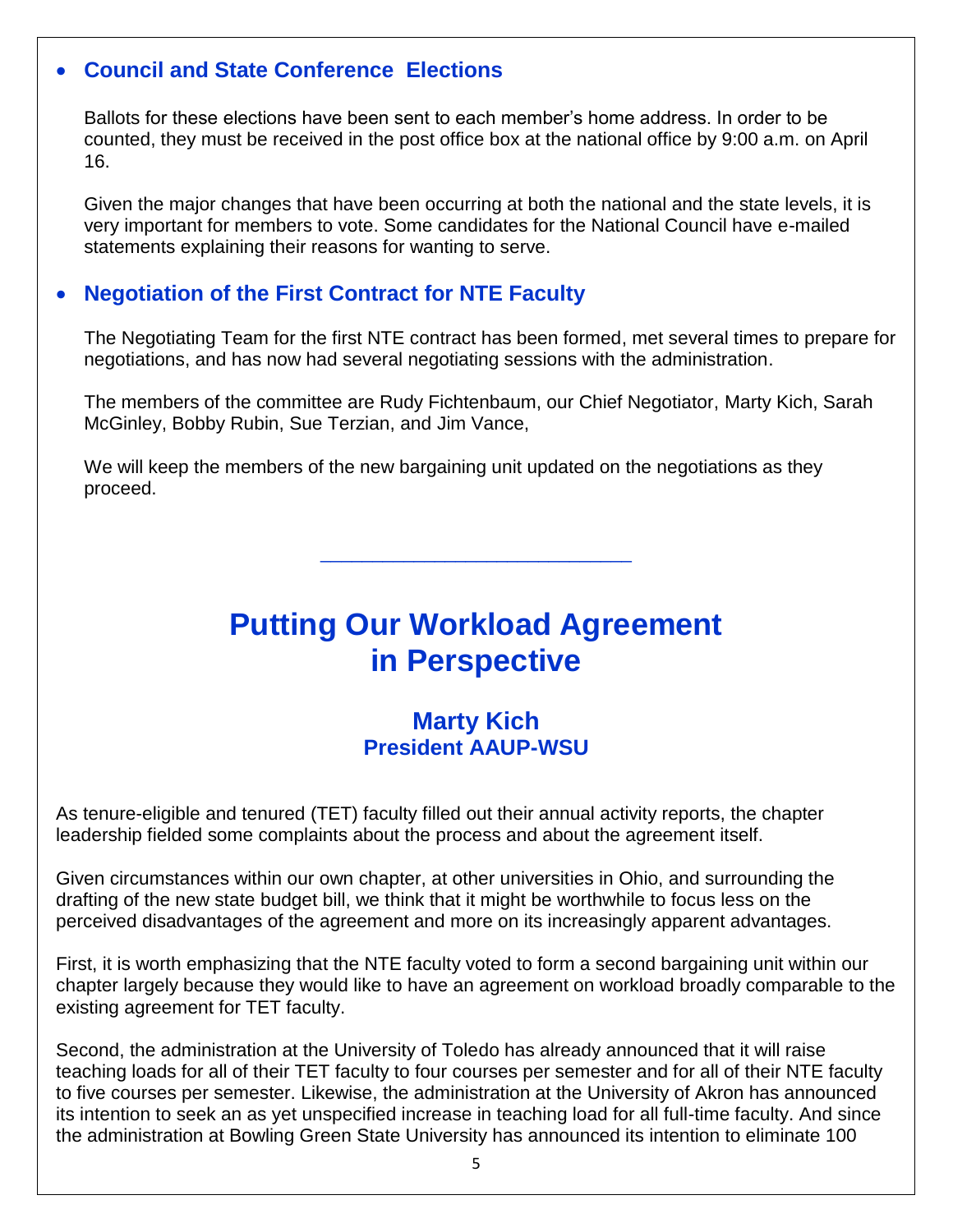NTE positions while increasing enrollment by 6,000 to 8,000 students, it seems obvious that teaching loads for their full-time faculty will have to be increased in some fashion or other.

Third, the proposed state budget includes language that allows university administrations to increase faculty workloads by one course per year. As the language is now written, the increase must be applied across-the-board and any new agreement on workload must include the increase.

Along with Rudy Fichtenbaum and Jim Vance, I recently met with President Hopkins to ask him pointedly if our administration intended to use this legislation to alter our current workload agreement. He indicated that our administration intends to stand by its agreement with us. Whatever its limitations may be, we believe that this agreement is generally fair and has allowed us not only to discuss our workload for the first time but to define that workload in a way that is generally fair to our university and equitable to our faculty.

\_\_\_\_\_\_\_\_\_\_\_\_\_\_\_\_\_\_\_\_\_\_\_\_\_\_\_\_\_\_

**OCAAUP President John McNay's Testimony On the Workload Provisions**

## **in the Proposed State Budget**

Testimony of John McNay, Ph.D., President Ohio Conference of the American Association of University Professors Before the House Finance Subcommittee on Higher Education Representative Cliff Rosenberger, Chair March 13, 2013

Chairman Rosenberger, Ranking Member Ramos, and distinguished members of the Higher Education Subcommittee: my name is John McNay and I am President of the Ohio Conference of the American Association of University Professors (AAUP). The Ohio Conference AAUP represents nearly 4,500 college and university professors at both public and private institutions of higher education across the State of Ohio. I am also a professor of American history at the University of Cincinnati where I teach courses on the Cold War, World War II, and the Vietnam War. I've published books and articles on the Cold War. The mission of the Ohio Conference AAUP is to promote the greater social good that comes from a dynamic, active professoriate – professors being the backbone of quality education and research in higher education. To achieve that goal, we work to preserve and advance academic freedom – the right to engage in good teaching and important research without fear of being terminated for political reasons; and to promote shared governance, so that important decisions are made with the input from those with the expertise to make good decisions and from those who must carry out those decisions in the best interests of students and the general public. I come to you today to share the thoughts and opinions of the Ohio Conference AAUP regarding House Bill 59, the state budget bill. My comments will focus on three key topics: the new State Share of Instruction (SSI) formula, the provision pertaining to faculty teaching loads, and the problem of administrative bloat at our public institutions.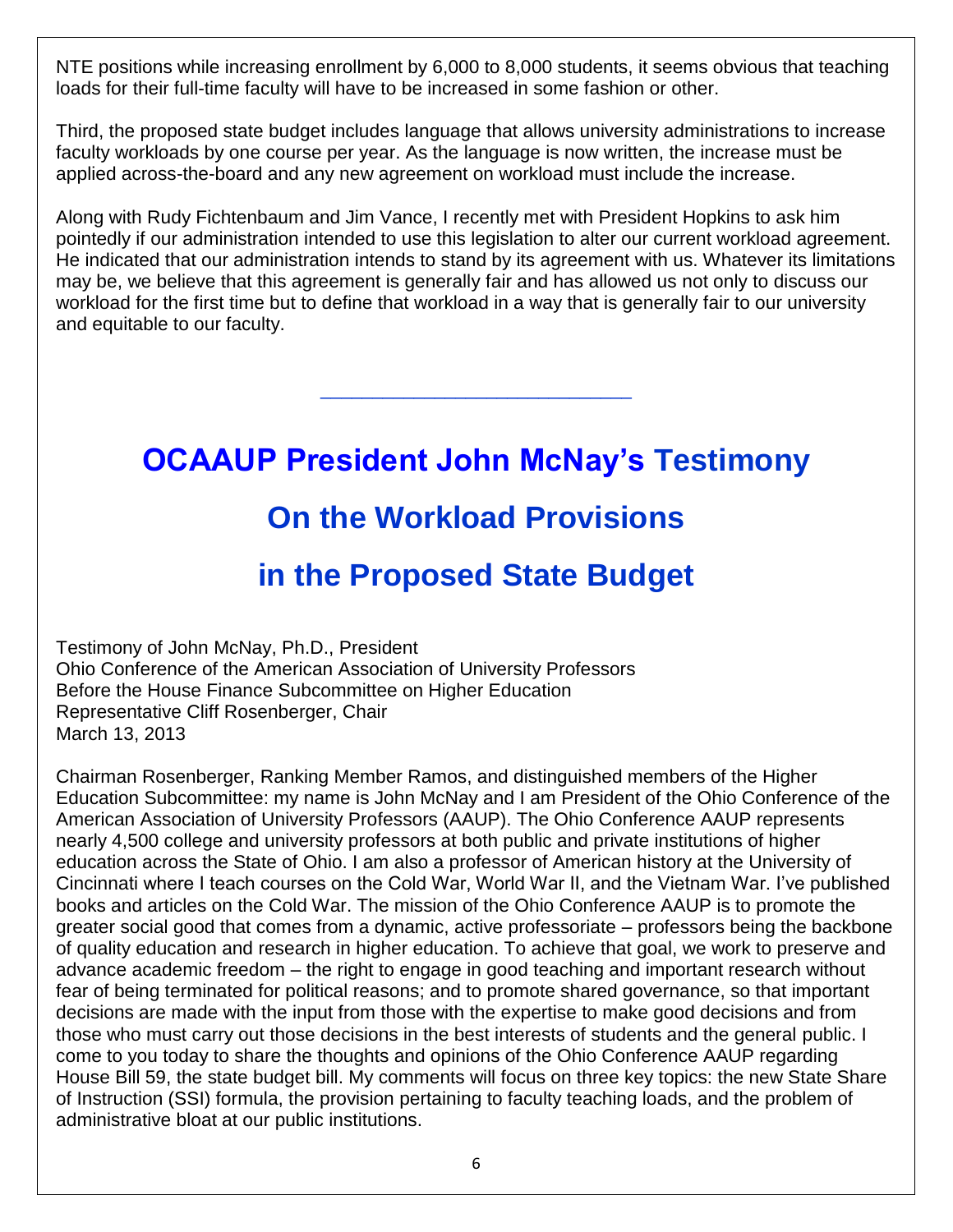First, on the issue of the proposed SSI formula, my organization is not opposed to the idea of rewarding colleges and universities based primarily on graduations and course completions. However, no faculty were consulted in development of this plan and so I would like to bring to your attention what we believe to be potential unintended consequences of this outcome-based funding approach.

Over the past 15 years or so, there has been a national trend in higher education of administrators overriding faculty-given grades. Not only does this violate academic freedom, but it also calls into question what kind of value a grade or a degree holds if it was not earned. The trend, as documented by reports in *The Chronicle of Higher Education* and *Inside Higher Ed*, appears to occur mostly with student athletes and students on the cusp of graduating. Some of our faculty unions' collective bargaining agreements contain language that prohibits administrators from overriding grades; however, this is not the case at all of our public institutions of higher education, particularly the ones that do not have faculty unions. We fear that the new SSI formula could encourage this kind of behavior, thus undermining academic freedom and the quality of education. Next, I would like to address the language in the budget that would require universities to increase the teaching load for full-time faculty by one additional class from the previous academic year, if the university chooses to create or modify a workload policy. While the language in the bill is "permissive," it is quite inflexible. This provision fails to take into account the myriad of factors that determine how much teaching faculty are assigned. Universities are complex organizations, consisting of different colleges, schools and departments, each with different missions. Teaching loads at our universities have been carefully crafted to allow faculty to carry out these distinctive missions. For example, at my college, UC-Blue Ash, the state's oldest and largest regional campus, I'm a full professor whose teaching load this term is three sections of World History and an upper division course on the Cold War. I teach about 100 students per term. But faculty at our College of Engineering and College of Medicine teach fewer classes and have fewer students because they are often engaged in grant-based research, sometimes with commercialization in mind. Faculty at our state institutions of higher education are huge economic drivers – they bring in millions of research dollars into the Ohio economy every year through grants. In fact, as state support for higher education has dramatically decreased over the past two decades, faculty research money has helped to replace the lost revenue. Placing this kind of arbitrary mandate on their workloads will jeopardize that revenue source and distract from their research and innovation. So while the Administration has identified this provision as a cost-savings measure, it could actually have the opposite impact.

A one-size-fits-all edict from the state will impair the ability of faculty to carry out their distinctive missions and make it difficult to retain our most productive faculty and attract high-quality faculty to come to Ohio. This kind of micromanaging will do more harm than good. To measure faculty purely based on the number of classes they teach would be like measuring legislators based only on the time spent in their legislative chamber – it would fail to take into account their committee work, constituent service, and all of the other responsibilities expected of legislators.

If we are to find solutions and make our public institutions of higher education more efficient and effective, we first have to correctly identify the problems. One of the most pervasive problems is that universities are spending too much money on unnecessary administration. Even conservative think tanks like the Goldwater Institute have found that "administrative bloat" is the largest factor behind rising tuition costs and waste in higher education.

Using data from the Integrated Post-Secondary Data System (IPEDS), Dr. Rudy Fichtenbaum, Professor of Economics at Wright State University, has calculated that for all two and four year public institutions of higher education in Ohio, between 1987 and 2008, spending on instruction and academic support increased 179 percent. In contrast, spending for institutional support and student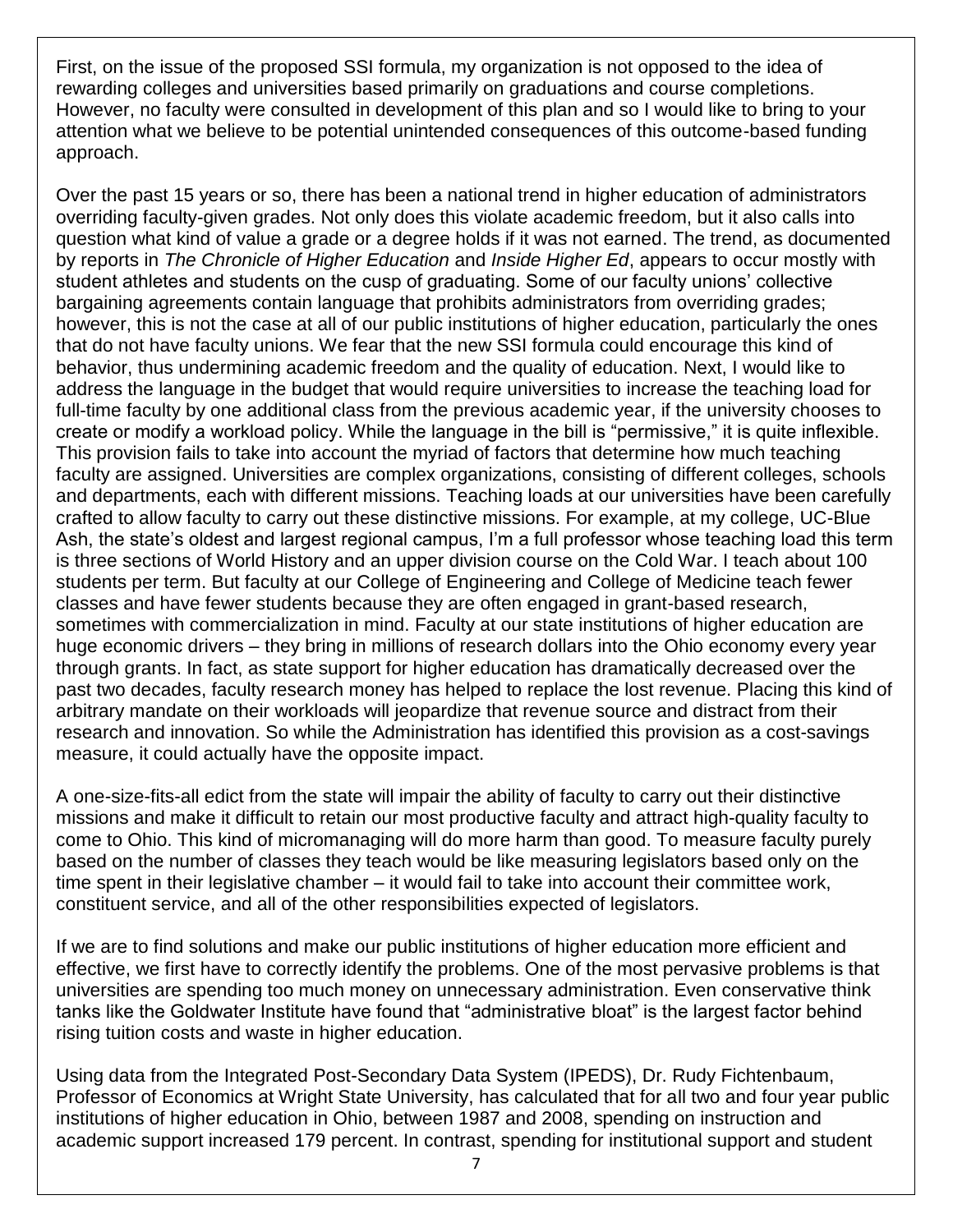services (mostly administrative spending) increased 270 percent over the same period. Ohio's institutions are spending far too much on administrators and not enough on instruction. We often hear that universities' costs are so high due to the labor (e.g. faculty) that they have to employ. Yet the IPEDS data reveals that Ohio's institutions spend around 20 percent or less on instructional salaries. Administrators outnumber tenured and tenure-track full-time faculty by a nearly two to one ratio. If you include all full-time faculty, the ratio is closer to one to one; but think about that: our universities are employing as many administrators as full-time faculty.

Administrative bloat is amounting to an administrative tax on our students. HB 59 would allow institutions to raise tuition by two percent, but what will our students be getting for their money? More administrators?

While there is widespread agreement on the problem of administrative bloat, there has not been a whole lot of discussion on solutions, until recently. Former University of Cincinnati President Nancy Zimpher, now Chancellor of the State University of New York (SUNY) system, has a plan to shift five percent of administrative costs to instructional spending. That would seem like a good start. Thank you for the opportunity to testify today. I would be happy to answer any questions that the committee may have.

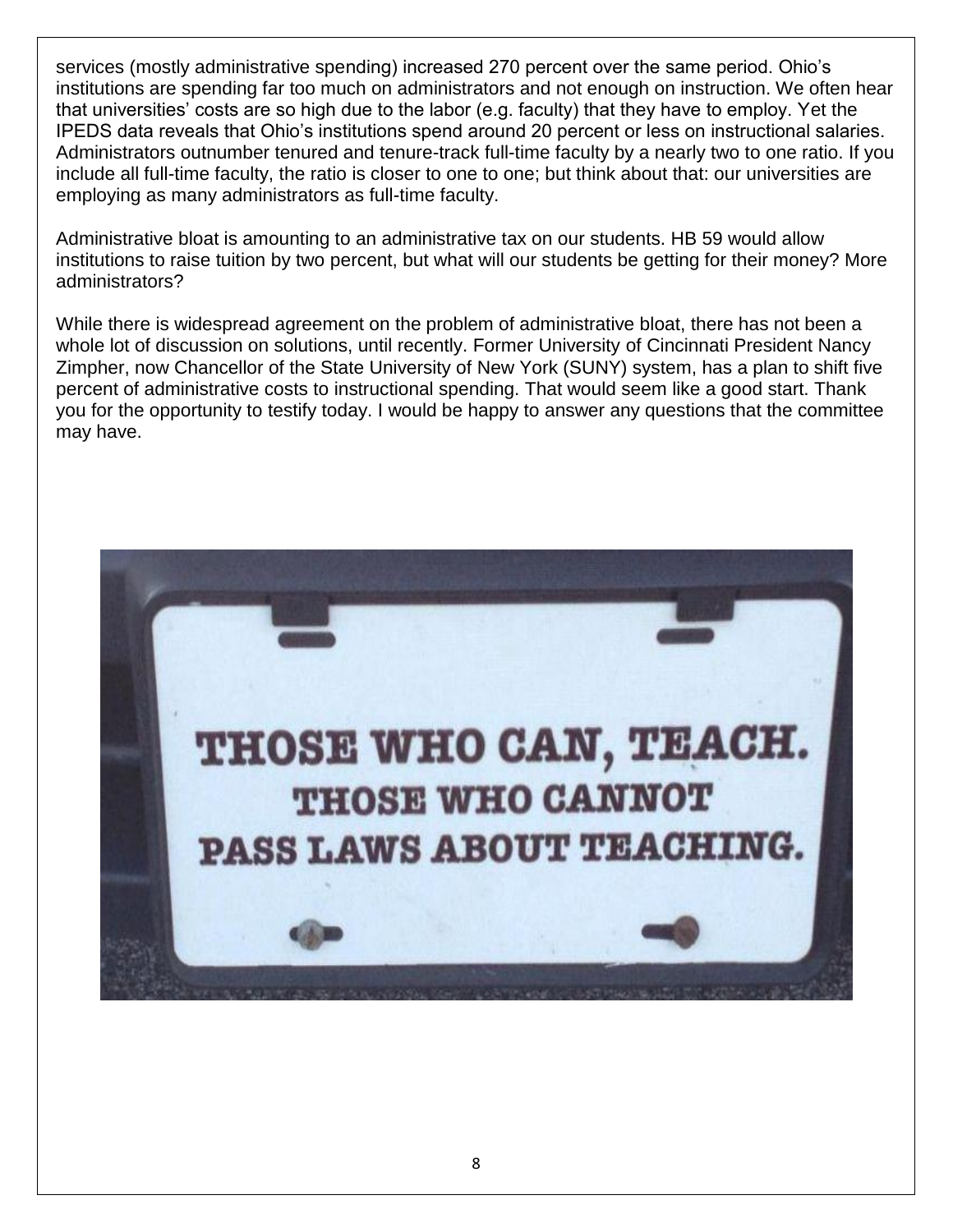## **Defining Faculty Mentoring in College and Department Bylaws**

#### **Marty Kich President AAUP-WSU**

The current contract specifies the following in Article 10.4.4.1:

"The bylaws for each department will state procedures by which Bargaining Unit Faculty give advice and make recommendations regarding --faculty appointment, reappointment, dismissal, promotion, and tenure; *professional development and mentoring of new faculty*; teaching assignments and class schedules, including summer and overloads; graduate and undergraduate curriculum and academic standards; faculty involvement in review of chairs; and issues affecting the department or college." [My emphasis]

During the most recent Quadrennial Review of the Faculty Senate's Constitution, a suggestion was made that a committee be designated or created to coordinate the professional development opportunities available to our faculty and to insure adequate mentoring of new faculty. There was some initial confusion about whether mentoring was already defined by the contract. As it turns out, it is less defined by the contract than designated as something that should be addressed in college and departmental bylaws, which according to the most recent contract are to be considered as binding as the contract.

Currently, some bylaws define the mentoring process in fairly specific detail while others do not mention mentoring at all. So we would encourage those responsible for the revision of bylaws in each college and department to check those bylaws to insure that they do define as specifically as possible a carefully considered mentoring process for new faculty.

## **Your Contract's Greater Protection of Academic Freedom**

\_\_\_\_\_\_\_\_\_\_\_\_\_\_\_\_\_\_\_\_\_\_\_\_\_\_\_\_\_\_

#### **by Linda Farmer Vice President AAUP-WSU**

When the Supreme Court ruled in the case of *Garcetti v. Ceballos* (2006) that public employees have no First Amendment protection for statements they make during the course of their professional duties, the potential threat to academic freedom in public colleges and universities was immediately recognized by the dissenting Justice David Souter. And, unfortunately, that dissenting opinion was prescient. As a result of some lower court rulings since then, faculty members at public universities can now face disciplinary action for statements they make in the course of their official duties,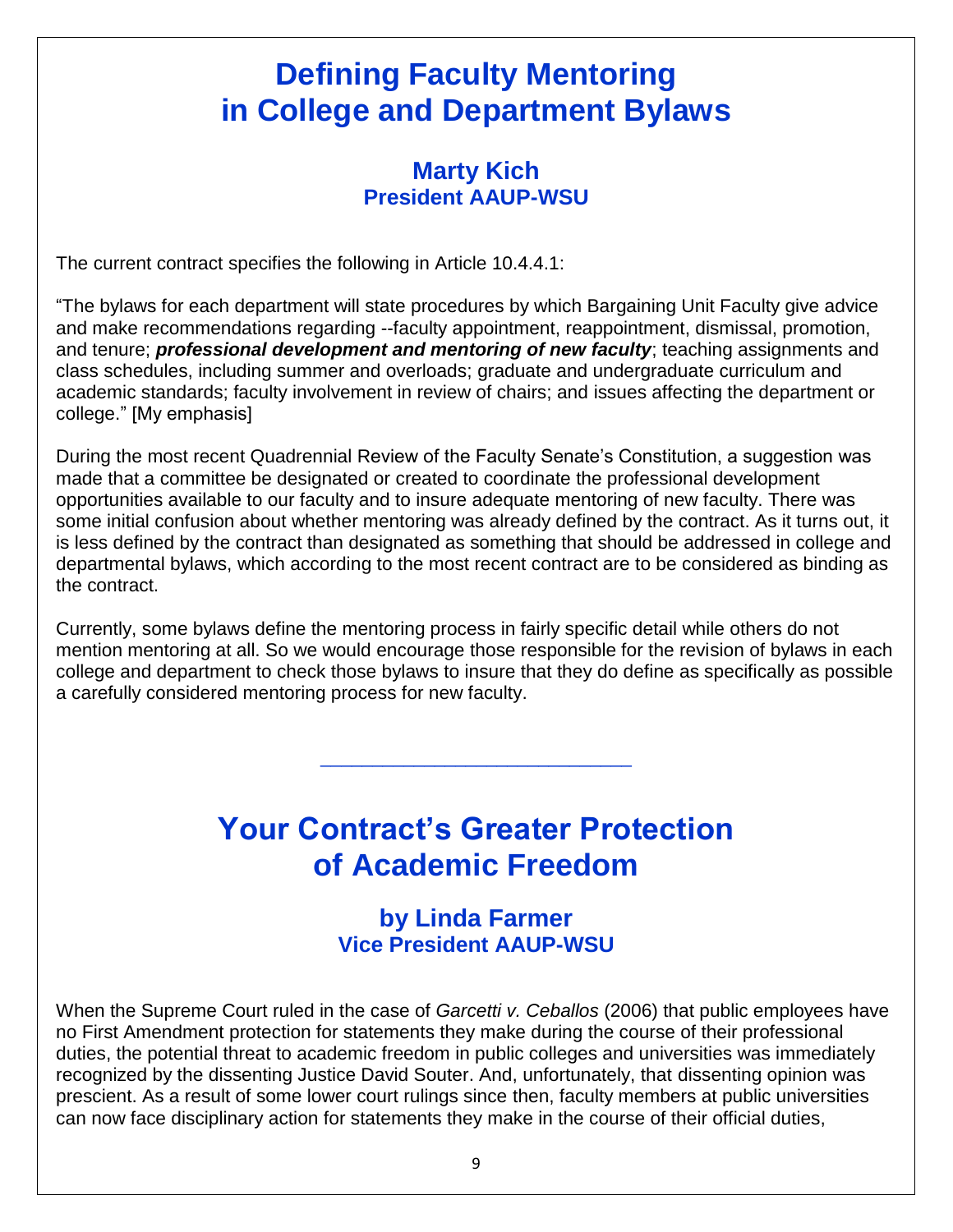including statements made while serving on academic committees and while addressing university procedures and policies.

But not YOU. Article 5 of your contract protects your academic freedom from the Garcetti threat. It is, at this time, one of the very few contracts that offers such protections. It includes carefully crafted language that stipulates what academic freedom is, what types of expression are covered by academic freedom, and what types of expression may warrant institutional discipline. As a result, YOU will not face disciplinary action for stating that the Administration's priorities are misplaced, that the proposed budgeting structure is seriously flawed, or that there are too many persons with the title of "Dean" around here. Nor can you be denied promotion, as was Ceballos, for stating opinions that you believe are central to the best interests of our institution. You can speak your mind about academic programs, administrative procedures, budgets, curriculums, and so forth, as long as what you state doesn't suggest your own disciplinary incompetence ("The Earth is flat!," "2+2=3," etc.) or somehow violate either professional ethics or your professional responsibilities.

So speak up. Speak out.

"I suggest putting a teacher in every gun store." **Jef Johnson**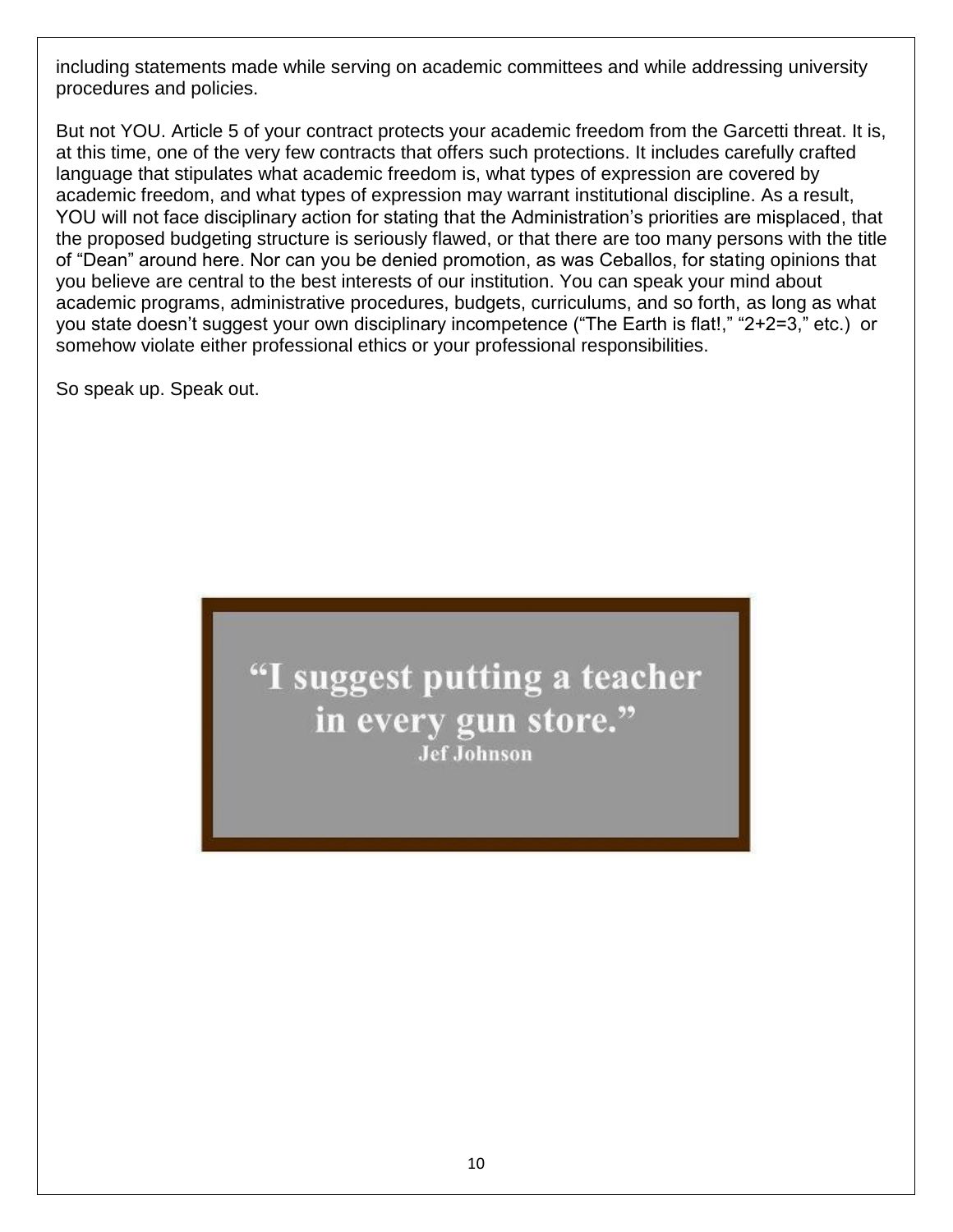## **Your Rights under the Contract: Discipline Issues**

#### **Barbara Hopkins Grievance and Contract Administration Officer AAUP-WSU**

This year AAUP-WSU has been working a number of cases in which faculty members have been accused of wrong doing.

#### **What Behaviors Could Lead to Discipline?**

The most serious offences that could lead to termination or unpaid suspension are clearly defined and listed in article 15. However, there is no all-encompassing list of behaviors that could result in discipline, merely the statement that "The University will not impose discipline except for just cause" (CBA article 14.2). The contract does list various behaviors that are explicitly permitted, including the revisions to the language on Academic Freedom in the most recent contract. The revised section on Academic Freedom (CBA article 5), added the explicit right to "address any matter of institutional policy or action whether or not as a member of an agency of institutional governance" (CBA article 5.1.3). These revisions were developed as a response to a recent Supreme Court decision in which the court upheld the right to punish an employee who had publicly disagreed with the official position of the institution for which he worked (Garcetti v. Ceballos). Article 5 also describes the limits to your freedom, such as members "have an obligation to exercise critical self-discipline and judgment in using, extending, and transmitting knowledge. They shall practice intellectual honesty." This is analogous to the limit to free speech that does not allow you to yell "fire" in a crowded room. Thus, the issue that arises in these sorts of discipline cases is to what degree a particular statement or behavior could be considered the practice of academic freedom or as unprofessional behavior.

#### **What is the Process if a Faculty Member is Accused of Wrongdoing?**

The general discipline process is laid out in article 14 of the CBA. The process starts with an investigation into the incident. That investigation usually includes an informal meeting with the BUFM. You have a right to an AAUP representative at any meeting and a right not to talk about an incident. If the administration begins a formal investigation, in which they speak to third parties or records are kept, they need to inform the faculty member in writing of the specific allegations. If after the investigation the administration wishes to impose some form of discipline, it must conduct a disciplinary meeting to discuss the charges and to allow the faculty member to present his or her case. The administration is required to notify the faculty member of the specific charges five days in advance of the discipline meeting. At this point, the University administration can impose discipline, most likely a letter of reprimand that will appear in your personnel file. If the punishment is not commensurate with the act or if it is too severe, then the AAUP-WSU can take the matter to arbitration. Most cases are, however, settled or resolved through negotiation and mutual agreement.

#### **Some useful tips:**

1. Don't wait until a conflict reaches the level of discipline to contact the AAUP. We may be able to help you resolve issues before the administration considers discipline.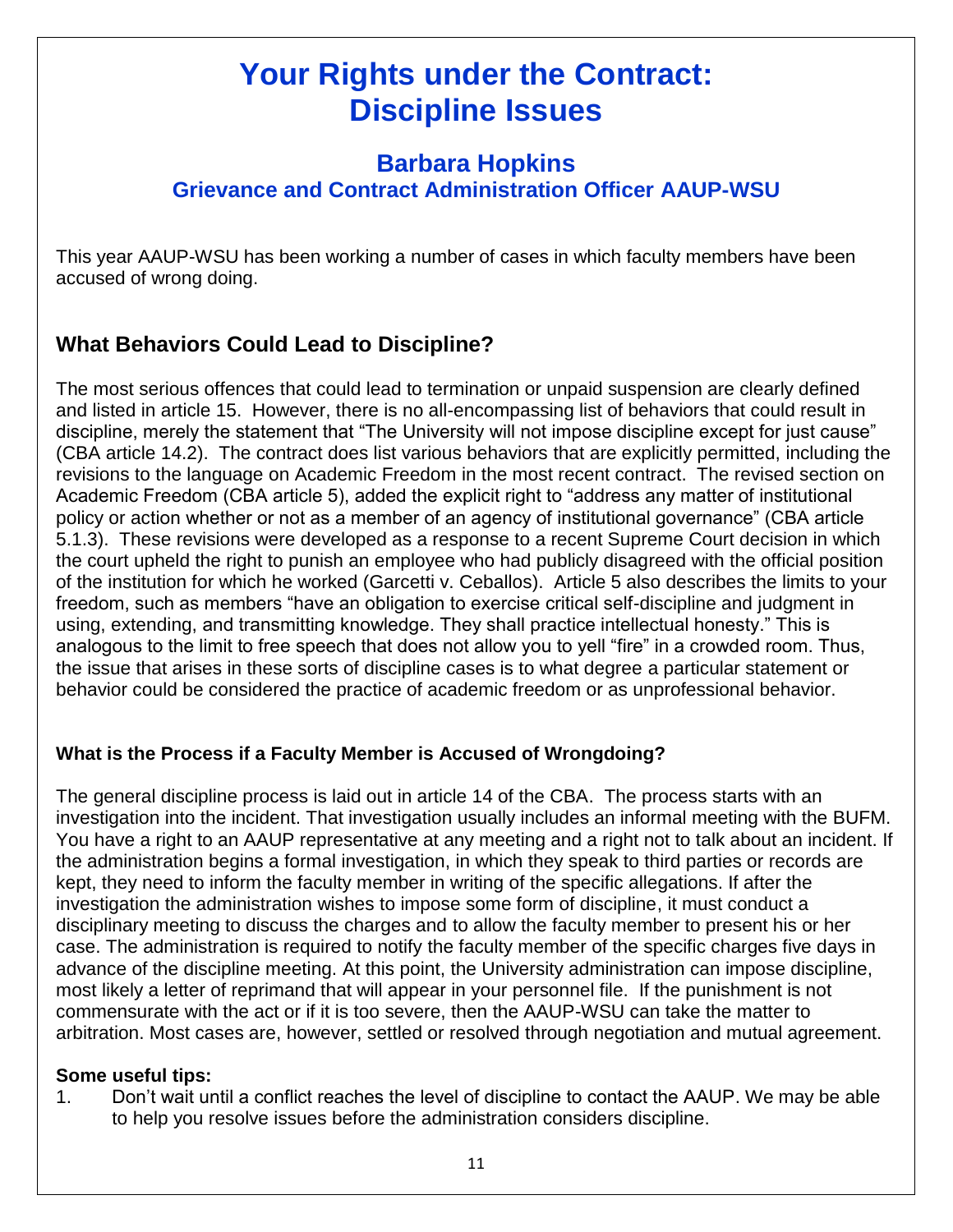- 2. You have a right to AAUP representation at any meeting with your chair or dean that could lead to discipline. We recommend that you avail yourself of this right.
- 3. Keep all your e-mail communications. If you have conversations face to face, follow up with email that lays out your understanding of what was communicated in those conversations.

\_\_\_\_\_\_\_\_\_\_\_\_\_\_\_\_\_\_\_\_\_\_\_\_\_\_\_\_\_\_

## **Potential Pitfalls of Student Ratings of Teaching**

#### **Larry Turyn Secretary AAUP-WSU**

Studies<sup>1</sup> have shown a positive correlation, a statistical concept of association, between (a) student ratings of instruction and (b) student achievement, as measured by results on a common final examination for a multi-section course. Some people believe that even if ratings only measure student satisfaction, then the data will still be useful. While the commonly used terminology is "student *evaluations* of instruction," it is more appropriate to call them "student *ratings* of instruction" because ratings data requires interpretation and evaluation before the data can be useful. Many of the controversies about student ratings have their source in how the ratings are used.

The current student evaluation form used at Wright State University was designed by a joint Administration and AAUP committee in 2000. We attempted to create one form that could be used (1) by instructors for formative feedback to improve their teaching, and (2) by administrators for summative feedback as a factor in personnel decisions such as salary raises, promotion, and tenure. Also, we wanted one form that could be used in all disciplines and in courses in which a broad variety of pedagogical methods are used.

The WSU evaluation form has six numerically scored questions concerning the performance of the teacher and a seventh question, "Coming into this course, I was motivated to learn this subject." In addition, there are three fairly open-ended "essay questions" designed to elicit comments from students.

All untenured Tenure-Eligible and Tenured (TET) faculty, as well as all Non-Tenure-Eligible (NTE) faculty, have both the responses to the essay questions and numerical scores reported to the administrator who evaluates them, namely their department chair or the dean of CoNH and Lake Campus. Tenured faculty may choose to not have their numerical scores reported for evaluation. So, unless everyone in that department has their numerical scores reported to the administrator, the only way to *try* to *compare* all of the faculty in a department is to use the comments to the essay questions.

The 2011-2014 CBA (Collective Bargaining Agreement) between Wright State University and the tenure track faculty says that student ratings can only be used as one factor among many. Specifically, the CBA says:

 $\overline{\phantom{a}}$ <sup>1</sup> "Student Ratings of Teaching: The Research Revisited," William E. Cashin, IDEA Paper 32, September, 1995.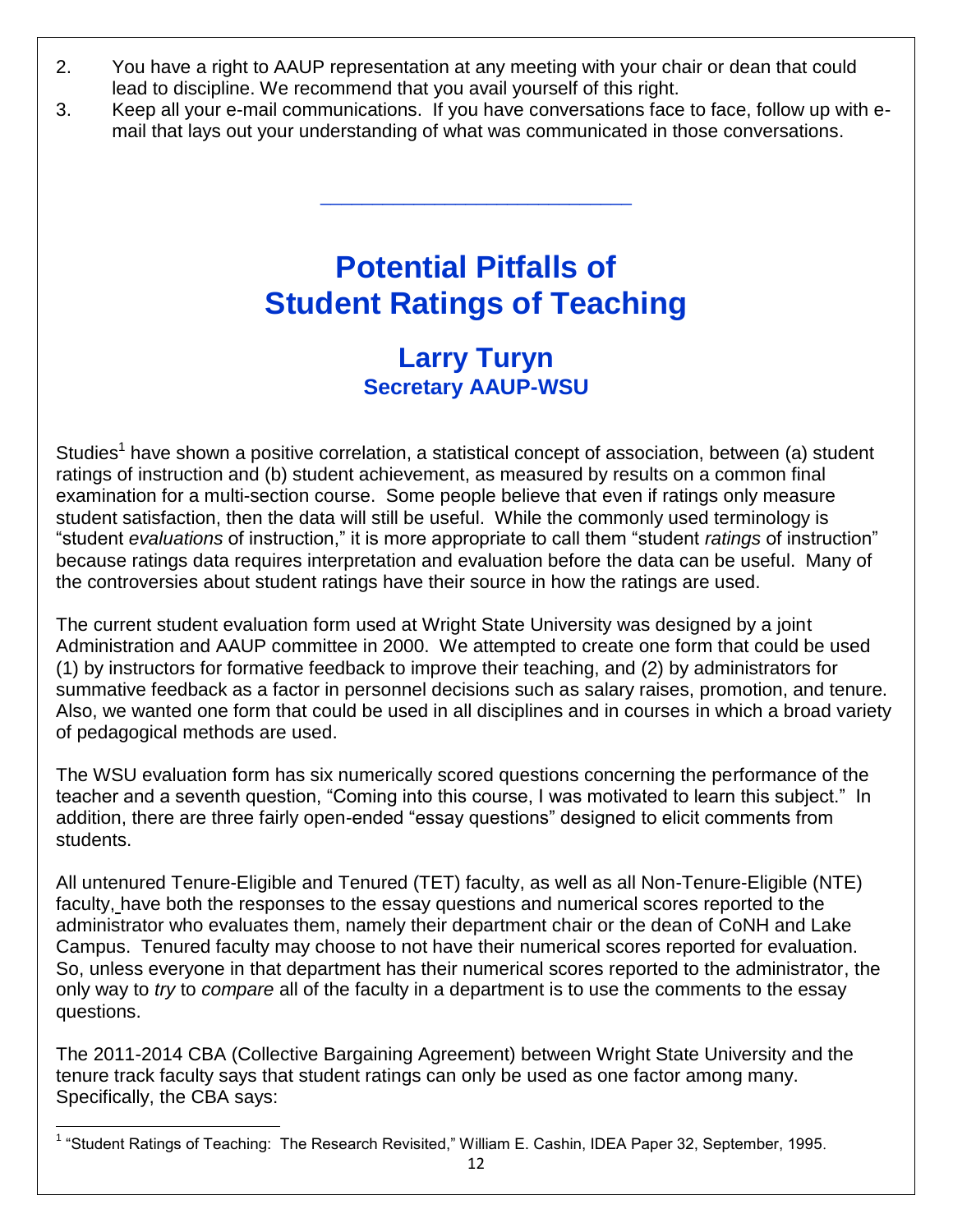"12.4 The University and the AAUP-WSU recognize that student evaluations of teaching are important indicators of teaching effectiveness, but numerical scores from these evaluations alone neither confirm nor deny an individual's effectiveness. Thus, the Chair shall consider additional factors besides such numerical scores in evaluating a Bargaining Unit Faculty Member's teaching.

"12.4.1 Low numerical scores or scores that are below college or department averages do not confirm ineffective teaching. Additional measures are needed to determine the Bargaining Unit Faculty Member's teaching effectiveness.

"12.4.2 High numerical scores or scores above college or department averages do not confirm effective teaching. Additional measures are needed to determine the Bargaining Unit Faculty Member's teaching effectiveness."

#### **Potential General Pitfalls of Student Ratings:**

- 1) A single number, e.g., the average rating on one of the questions for the students in a course, cannot measure teaching effectiveness. Likewise, the simple average of the averages for different questions for the students in a course cannot measure teaching effectiveness.
- 2) One should not take the simple average over several courses of the averages on one of the questions. One does not have to be a statistician to realize that a simple average can be misleading:

For example, suppose (a) in each of three courses all 10 students gave me a score of 5 for Question 1, "The instructor was available for consultation," and (b) in one course all 170 students gave me a score of 3 for Question 1. The average of the averages would be 4.5=(5+5+5+3)/4, whereas the average for the four courses combined, weighted by the number of students, would be 3.3=(5x10+5x10+5x10+3x170)/200.

3) The average of student ratings for one question, for all students in one course, is just one characteristic of a statistical distribution.

For example, suppose for Question 1 in one course I got 10 scores of 2 and 20 scores of 5, for an average of  $4 = (2x10+5x20)/30$ , and in another course I got all scores of 4. Would you conclude that in the two different courses the students thought that I was equally effective in being available to students?

4) Use of student ratings to compare faculty is problematic. In particular, it is dangerous to compare ratings for professors in different departments, let alone colleges. Even within a department, the level of the course and whether the course is required or optional may bias the ratings. So, for example, it would be wrong to directly compare a faculty member's ratings in MTH 2300 (a required, freshman level course) to ratings in MTH 6240 (an elective, graduate level course).

In addition, perceptions of instructor experience and reputation substantially affect student course selection as well as student performance, supporting the notion that students do not<sup>2</sup> randomly assign themselves to instructors when choice is available.

 $\overline{\phantom{a}}$ <sup>2</sup> "Instructor reputation: An expectancy relationship involving student ratings and achievement," Raymond P. Perry, Philip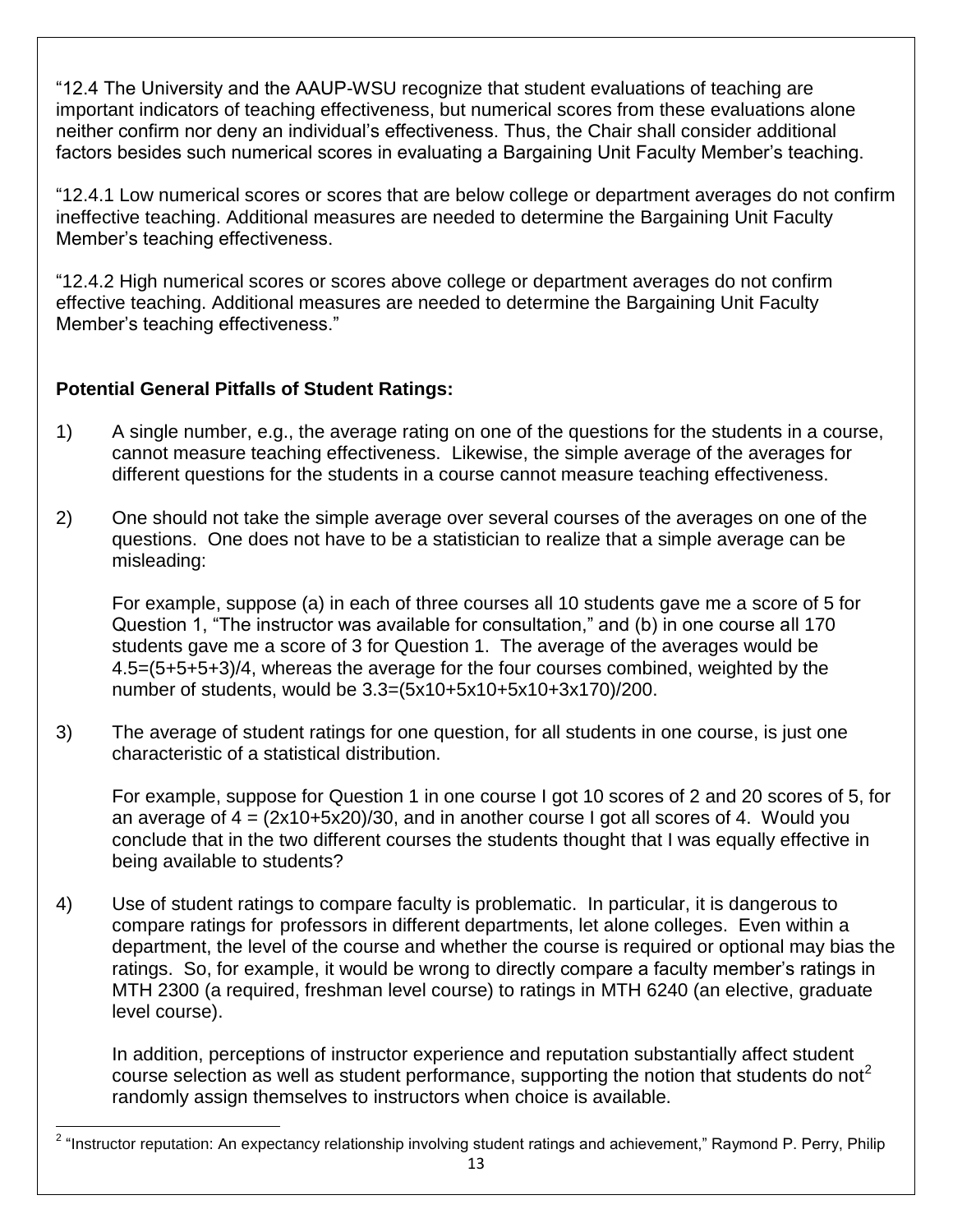- 5) It is not possible to make a valid judgment about the teaching effectiveness based on a professor's ratings in one particular course. That is one reason why tenure decisions should take into account ratings over a period of at least two years.
- 6) "In general, experts recommend that comprehensive systems of faculty evaluation be developed, of which student ratings of instruction are only one, albeit important, component." Within such a system, student ratings should be used only to make crude judgments of instructional effectiveness (exceptional, adequate, and unacceptable)."<sup>3</sup> (d'Apollonia and Abrami, 1997)

So, *ranking* professors by their class average rating on a question could inappropriately magnify small numerical differences. For example, if four instructors' class average on Question 1 were 4.70, 4.65, 4.60, and 4.55, it would be ridiculous to say the lowest ranking score is cause for concern about the person's teaching. and it would be ridiculous to say that the highest ranking score is proof of superior teaching. And it would violate the WSU CBA, besides violating intellectual integrity.

#### **Addressing the General Pitfalls:**

l

1) It is controversial whether any single number can measure teaching effectiveness. What is not controversial is that no single number can measure the many "dimensions" of teaching effectiveness. What is not controversial is that any attempt to take a weighted average of ratings for several questions would require a very large Wright State University specific research project concerning the questions and measures of student learning and simulations to test the formula that would produce such a weighted average.

The WSU evaluation form does *not* have a question such as "Overall, how would you rate this course?" Such a question would have been likely to be misapplied by some administrators, and even some faculty, by using it as a sole (mis)measure of teaching effectiveness.

We should protest any time an administrator tries to violate the CBA by using *only* student ratings as proof of a judgment about teaching effectiveness. Contact AAUP-WSU if you believe that any of your contractual rights have been violated!

- 2) I am not a statistician, but I believe that there is a way to take a weighted average of ratings in several courses that makes good statistical sense. But I believe that way is not as simple as the weighted average I mentioned above, which essentially treats the students in several courses as if they had been in one larger course.
- 3) Anyone who claims that a small difference in student ratings of teaching proves that one professor is more effective than another has no understanding of ratings.

C. Abrami, Les Leventhal, and James Check, Journal of Educational Psychology 1979, Vol.71, No. 6,776-787.

 $3$  "The dimensionality of student ratings of instruction: What we know and what we do not," Philip C. Abrami, Sylvia d'Apollonia, and Steven Rosenfield, in The Scholarship of Teaching and Learning in Higher Education: An Evidence-Based Perspective, R.P. Perry and J.C. Smart (eds.), 385–456 (2007) Springer-Verlag.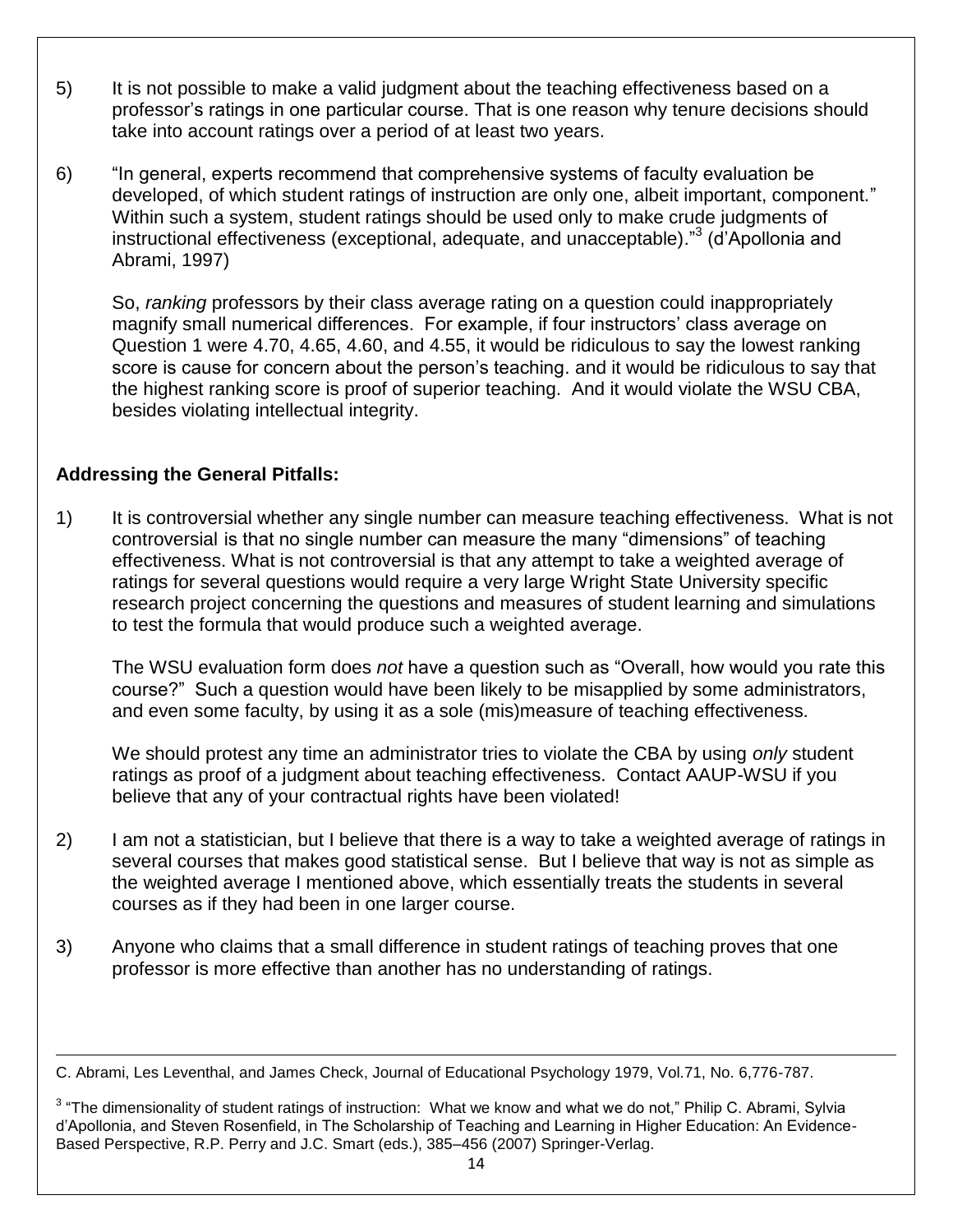#### **Potential Pitfalls of Student Ratings, at Wright State University:**

- 1) As far as I know, the evaluation form used at Wright State University has not been studied to see to what extent, if any, the form is "valid," i.e., measures teaching effectiveness, and "reliable," i.e., consistent over use in several courses taught by the same instructor. While the questions on our form were inspired by what the research literature has found to be useful questions, the precise wording of questions may affect the results and in principle, the students at any particular university might have idiosyncratic biases.
- 2) As remarked in (4) above, one should not assume that students randomly assign themselves to different instructors and courses. It is no secret that a typical Wright State University class often has a very heterogeneous student population with great variations in student ability, previous preparation, and age, as well as many students with extensive employment and family responsibilities. I believe that such heterogeneities make the "random assignment" assumption particularly suspect.

## **Working Papers From the Center for the Future of Higher Education**

\_\_\_\_\_\_\_\_\_\_\_\_\_\_\_\_\_\_\_\_\_\_\_\_\_\_\_\_\_\_

The Center for the Future of Higher Education is the research arm of the Campaign for the Future of Higher Education, which is a loose consortium of the major faculty unions nationwide: AAUP, AFT, and NEA, as well as the unions representing large state system in California (the California State University and California Community College systems), New York (SUNY and CUNY), and Pennsylvania (APSCUF). To give you some idea of the scope of the representation at the CFHE meetings, the May 2012 meeting in Ann Arbor was attended by about 65 faculty leaders from 28 states.

#### **Funding Higher Education: The Search for Possibilities:**

In the United States, quality public higher education was once accessible to most Americans able to benefit from it.

The way it worked was simple—taxpayers funded public colleges and universities sufficiently so that students who were prepared to work a few hours a week could complete their degrees in a relatively short time with a minimum amount of debt. For those with even greater need, government provided state grants and Pell grants.

This system worked well for decades and opened the door to opportunity for millions of Americans.

*Now, we are told we can no longer afford this. We believe that is wrong.*

The Campaign for the Future of Higher Education has begun a drive to involve our nation's college and university faculty in the search for better solutions than funding cuts, privatization, soaring tuition and academic shut-downs.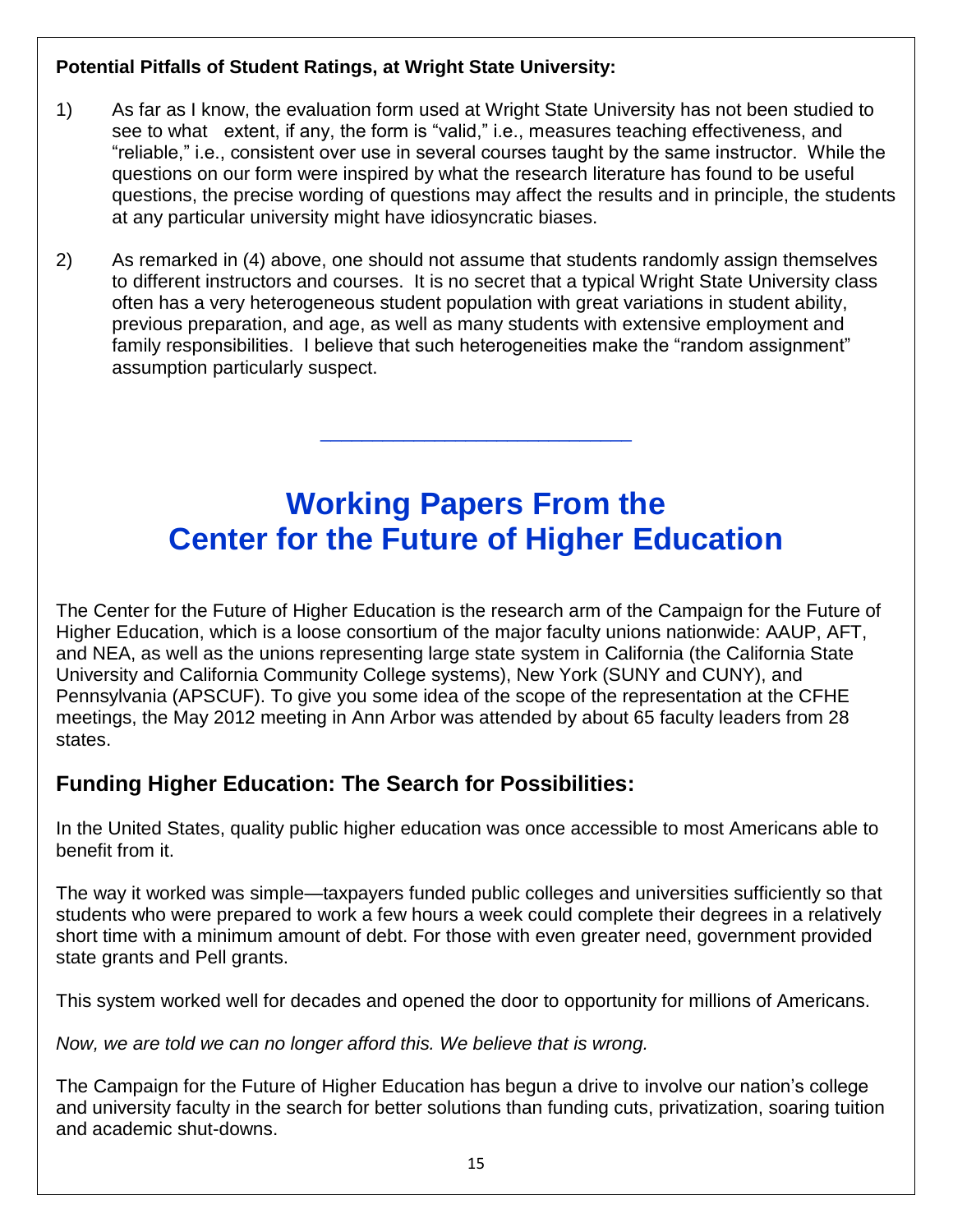Our nation has arrived at our current quandary for a variety of reasons. One is surely a failure of imagination, a set of assumptions that profoundly limits our ability to think about possibilities.

Three working papers released by the Campaign for the Future of Higher Education aim at stimulating a more thoughtful, fact-based, national conversation about paying for higher education in this country.

#### **Three Ideas To Fund Higher Education In America**

Two of the CFHE working papers address the common assumption that funding higher education through public means rather than through skyrocketing tuition is simply impossible.

One explores the notion of free higher education and examines what the actual cost to provide such an ideal would be.

Bob Samuels, a University of California faculty member in San Diego, argues we could make big strides towards free public higher education by reallocating current governmental expenditures for higher education and by eliminating regressive tax breaks.

The second paper, using the state of California as a test case, looks at the real magnitude of returning to recent, more adequate levels of state funding for higher education. Stanley Glantz, a professor at UC San Francisco, describes that "reseting" higher education funding to more adequate past levels would require only very small adjustments in the median income tax return.

The third paper explores a currently unused tax revenue source that could be tapped if there were the political will to provide adequate public funding for higher education. Rudy Fichtenbaum, an economics professor at Wright State University in Ohio and national president of the American Association of University Professors, explains how to achieve vastly improved funding for higher education through a miniscule tax on selected financial transactions.

#### **You can see all of the papers at** [www.futureofhighered.org/workingpapers.](http://www.futureofhighered.org/workingpapers)

*These working papers are meant to encourage discussion, foster debate, and generate action. We invite faculty members and higher education supporters, particularly those with direct experience in America's classrooms with students, to add thoughts about these models and ideas about others through the comment section of the CFHE website. We also invite you to post on the CFHE Facebook page at<https://www.facebook.com/FutureofHigherEd> and to follow CFHE on Twitter @FutureofHE or using #FutureofHE*

\_\_\_\_\_\_\_\_\_\_\_\_\_\_\_\_\_\_\_\_\_\_\_\_\_\_\_\_\_\_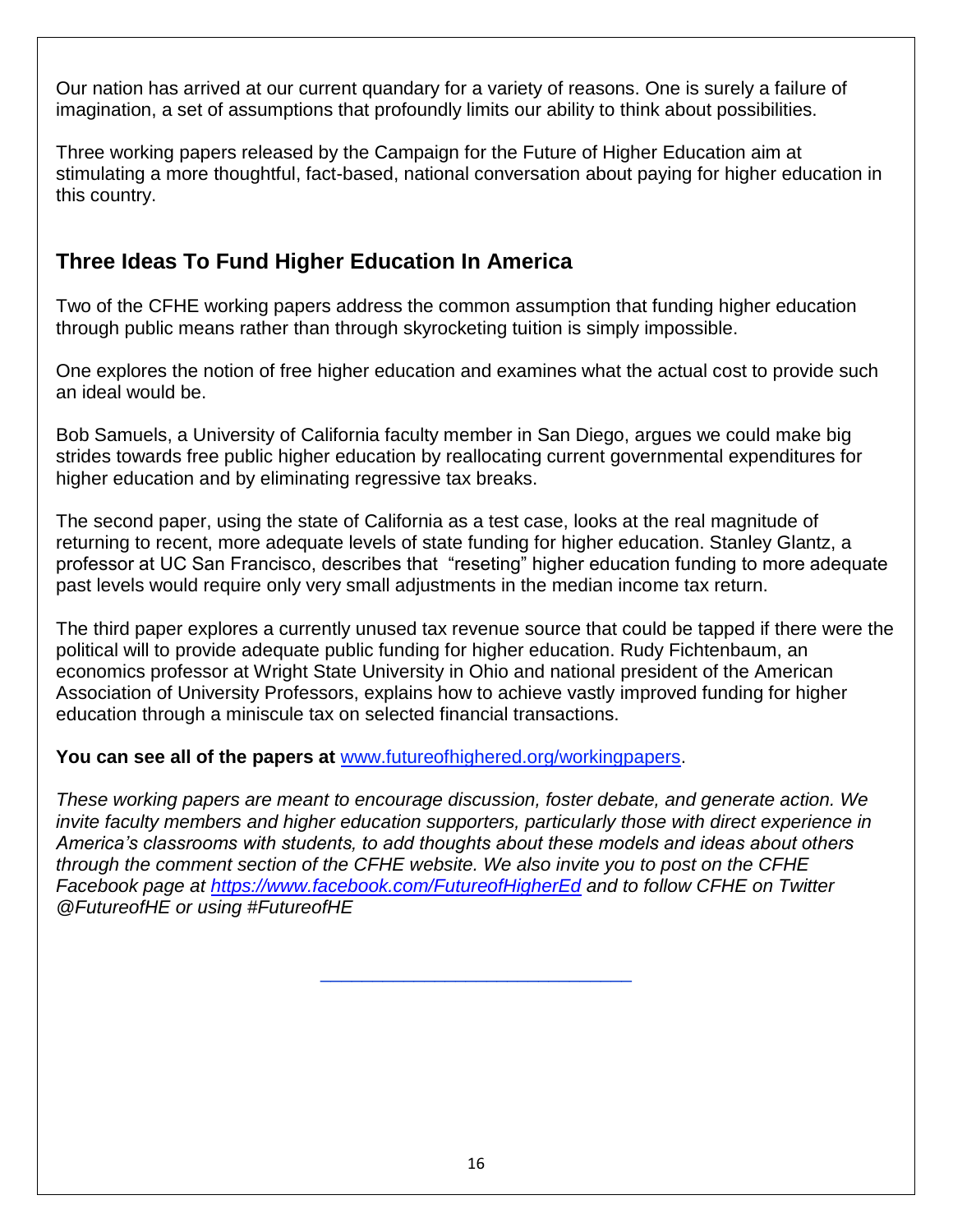## **Book Review**

#### **Marty Kich President AAUP-WSU**

Ginsberg, Benjamin. *The Fall of the Faculty: The Rise of the All-Administrative University and Why It Matters*. New York: Oxford U P, 2011.

Ginsberg's book has very quickly become a seminal work in the growing body of scholarly literature dedicated to higher education's institutional self-examination. This literature has been written almost equally by administrators and faculty, who share a singular focus on the increasing corporatization of our colleges and universities. Not surprisingly, most of the administrative authors of these studies have expressed largely positive views of corporatization, while most of the faculty have presented decidedly negative views of it. What the administrators have typically seen as the salient benefits of corporate modeling in shaping the future possibilities of our institutions, the faculty have generally regarded as a further compounding of the trends that have turned our institutions into misshapen caricatures of what they have traditionally, and ideally, thought themselves to be or sought to be.

Ginsberg rightly notes that the rise in tuition and direct costs to students over the last three decades has led to a misplaced focus on faculty performance. In the view of the most vehement critics of higher education and, increasingly, in the minds of the general public, the tenured faculty member has become the higher-ed equivalent of the unionized factory worker: an overly privileged and unconscionably protected class whose great resistance to constructive and necessary change needs to be overcome for the sake of general progress.

The truth is that the competition for a decreasing number of tenure-track positions has led to a steady increase in expectations of faculty at all levels. To secure an assistant professorship, candidates now need as much published scholarship as a candidate for promotion and tenure needed thirty years ago. Despite those increased scholarly expectations, teaching loads have generally increased, incrementally but steadily, and the proliferation of "learning options" outside of the classroom has meant that faculty are now expected to supervise such things as "service learning" projects and co-op programs, as well as more conventional internships. And, although faculty at most institutions are less actively engaged in shared governance, the opportunities and expectations for them to engage in departmental, college, university, community, and professional service have proliferated. In short, faculty—even the more privileged tenured and tenure-track faculty--are working harder than they ever have. Furthermore, although it is undoubtedly an overstatement to say that they have been nothing more than wholly blameless observers to all that currently afflicts higher education, they certainly do not deserve the lion's share of the blame.

Ginsberg places the lion's share of the blame on administrators. He co-opts the more common phrase "administrative bloat" and gives it a cutting turn in denouncing "administrative blight." Unlike some of those who have previously attempted to address the corporatization of higher education, Ginsberg does not focus primarily on the dramatic increases in the number and the compensation of upper administrators. Instead, he concentrates on the ripple effects of that phenomenon: the almost entirely unchecked expansion in the numbers of mid-level administrators and of administrative staff. In essence, Ginsberg delineates the peculiar institutional logic by which administration and administrative support have come to consume a higher percentage of institutional revenues than is now allocated to instruction and instructional support. Namely, anyone with vice-president or vice-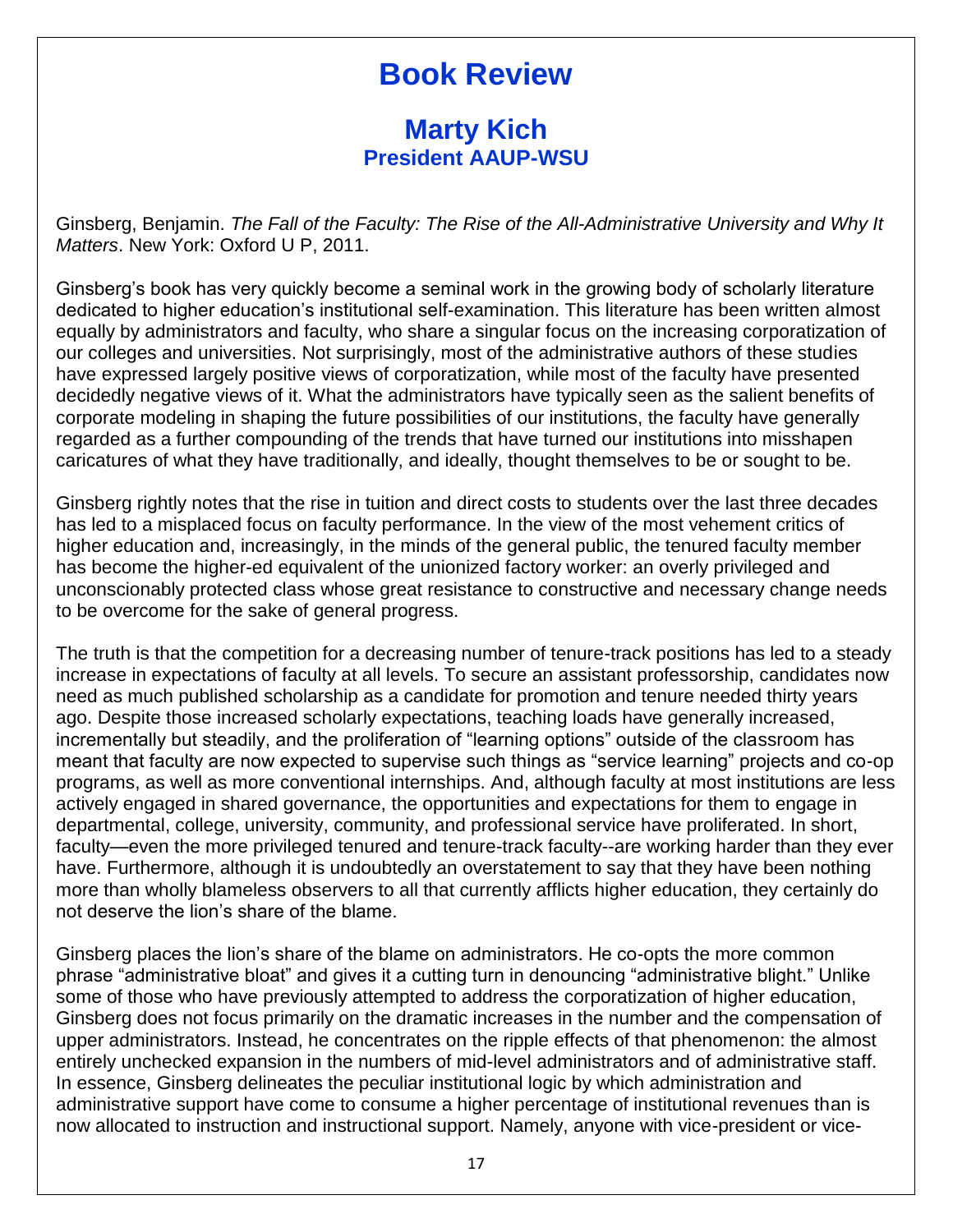provost in his or her title not only requires immediate support staff but also subordinate administrators with "associate" in their titles, who each not only requires immediate support staff but also subordinate administrators with "assistant" in their titles, who not only require their own immediate support staff but also liaisons to each other and to the deans and chairs (and associate and assistant deans and assistant chairs) who now form a distinct administrative level more immediately responsible for supervising faculty and those staff allocated to instructional support.

In most institutions, deans and chairs are not listed in the administrative hierarchy below the various vice-presidents and vice-provosts; instead, the two hierarchies are placed side by side as if they are parallel entities. But any review of the individual compensation and cumulative compensation allocated for the positions—and, more importantly, the support staff--within the two hierarchies will very clearly convey which is being given more institutional emphasis and resources. Ginsberg notes that between 1975 and 2005, the number of administrators rose 85% and the number of administrative staff rose 240%--all while the number of instructional faculty remained flat and the number of instructional support staff significantly decreased: that is, the savings realized by the development of electronic technologies have been quite dramatically realized on the instructional side but seem to have had precisely the opposite effect on the administrative side.

The most common argument in defense of the expansion in administrative positions has been that federal mandates, the explosion in technological needs, and the changing expectations of students, who are no longer satisfied with sparely furnished dorm rooms and a few intramural sports, have combined to create many extra-instructional demands on institutions that did not exist thirty or more years ago. But Ginsberg points out that most individual disciplines and the curriculum as a whole have also undergone very comparable, dramatic changes over the same period, and yet faculty have been expected consistently "to do more with less" while adapting to each new wave of innovations in course content and course delivery. Indeed, nothing more pointedly demonstrates the skewed priorities of our institutions than the much-changed composition of the faculty. As the number and compensation of mid-level administrators and their support staff have ballooned, the number of tenure-track faculty positions has declined by about half to about 36% of the total number of faculty employed nationwide, with non-tenure-eligible faculty constituting another 18% of the total, and adjunct faculty therefore accounting for the remainder of the positions, nearly half of the total. Given that adjuncts receive very minimal stipends per course, very few if any benefits, and very minimal if any instructional support, it is not hard to understand why the revenues allocated to administration and instruction are headed in opposite directions.

Ginsberg points out that faculty used to assume administrative roles later in their careers, the assumption being that they would have acquired enough experience with the institutional structure and dynamic, as well as with the personalities of their colleagues, to effectively manage their departments or colleges until a somewhat younger colleague was willing, in his or her turn, to step up to the task. But the shift toward the increasing corporatization of our institutions has created demands for an ostensibly "professional" administrative class. Ginsberg rightly points out, however, that simply creating a distinct class of faculty who rather quickly move over onto an administrative track does not necessarily mean either that those faculty will be especially effective as administrators or that the faculty who might be the most effective administrators will necessarily be attracted to that track.

Nonetheless, Ginsberg himself acknowledges that it is hardly the case that all, or even most, administrators are incompetent. If higher education had unlimited resources and administrative blight were not draining resources from instruction, most administrative positions might even be somewhat easy to justify. But, Ginsberg does emphasize that the continuing proliferation of mid-level administrators is leading increasingly to the creation of positions that do seem ridiculous inventions,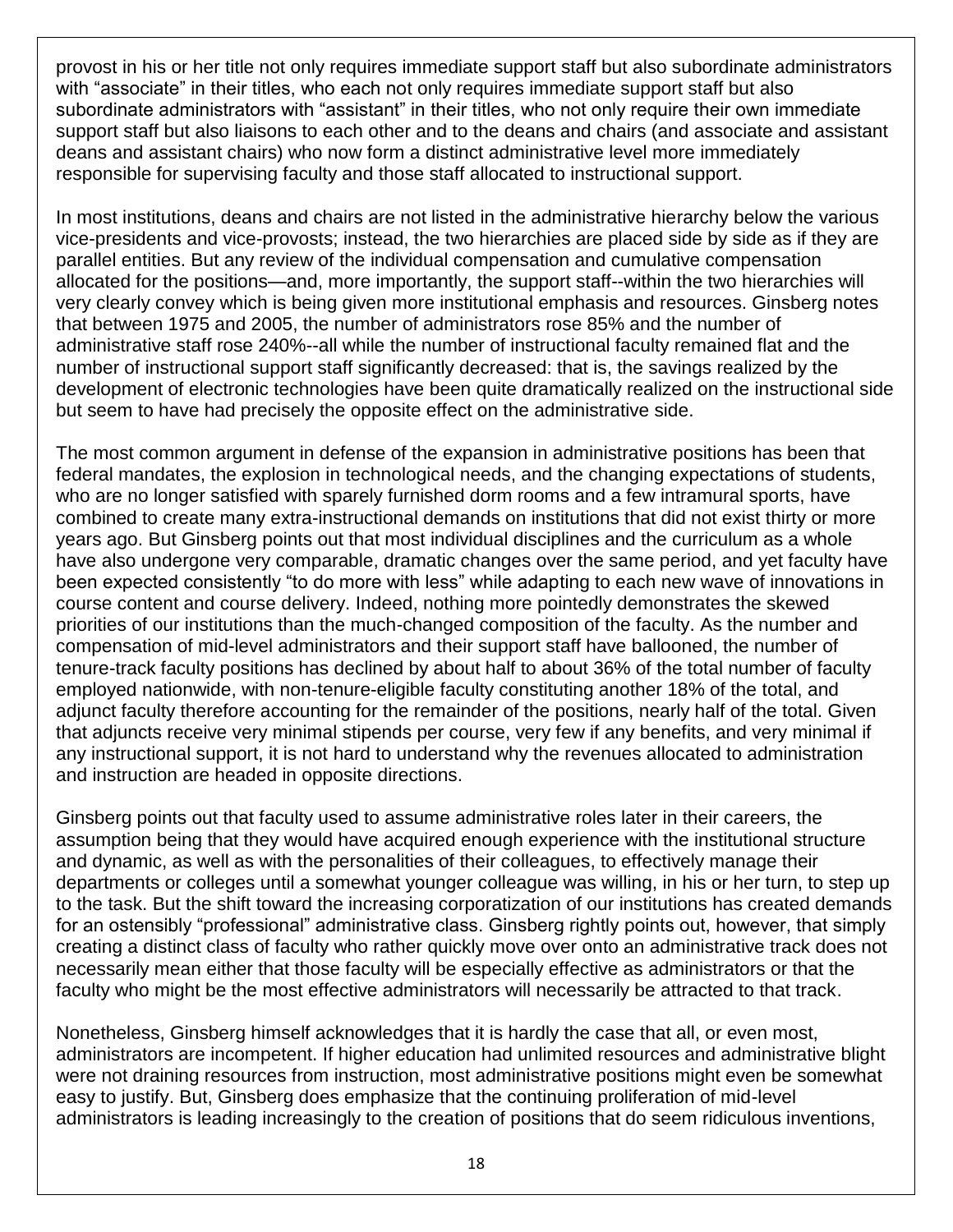as if administrations are, indeed, straining to define new functions and needs simply to sustain administrative growth.

On the other hand, almost all faculty have dealt with enough incompetent administrators to accept, on purely anecdotal evidence, that the number of incompetent and petty-minded administrators far exceeds the number of excellent administrators. In the spirit of that faculty bias, I would like to cite a wonderful retort to the cliché, "Those who can, do. Those who can't, teach." Teachers have turned the cliché around to: "Those who can, teach. Those who cannot, pass laws about teaching." I'm assuming that you can very easily fashion your own snarky equivalent about administrators.

## **"Right to Work" Is an Insult to Intelligence**

\_\_\_\_\_\_\_\_\_\_\_\_\_\_\_\_\_\_\_\_\_\_\_\_\_\_\_\_\_\_

#### **Marty Kich President AAUP-WSU**

*This piece originally appeared as a post to the* Academe Blog *in December 2012*.

In the very near future, I plan to post an extended comment on the passage of so-called "right to work" legislation in Michigan, as well as a series to be called "Right to Work, By the Numbers," which will provide much detailed evidence that this sort of union-busting legislation can hardly be said to provide any sort of panacea for workers.

But as a prelude to those posts, I think that it is worthwhile and even necessary to ask some very basic questions that have almost never been asked during the debates over the relative value of unionization and "right to work" legislation.

First, no one *ever* asks or explains how "right to work" legislation actually and specifically benefits workers.

Proponents of "right to work" will immediately recite talking points about the corruption of union bosses, the counterproductive effects of some union work rules, and the use of union dues to support political causes with which not every union member agrees.

Let's say, for the sake of argument, that all of these things are true, how does eliminating unions then insure fairer wages, fairer benefits, fairer workloads, and safer working conditions?

Does anyone believe that the average worker can negotiate those things more effectively as an individual than as a member of a union? If you do and you are making less than the median *family* income—still less than \$50,000 per year–I'd like to know what company employs you and on what planet both it and you are located. I know that there are companies that treat their employees very well, but how many of those companies have large, low-wage work forces? Perhaps I have simply missed or overlooked the stories about such places in the media. Perhaps those companies are so commonplace that the media does not feel it is newsworthy to publicize such happy-go-lucky low-wage workplaces and workers. And if most of those working poor are so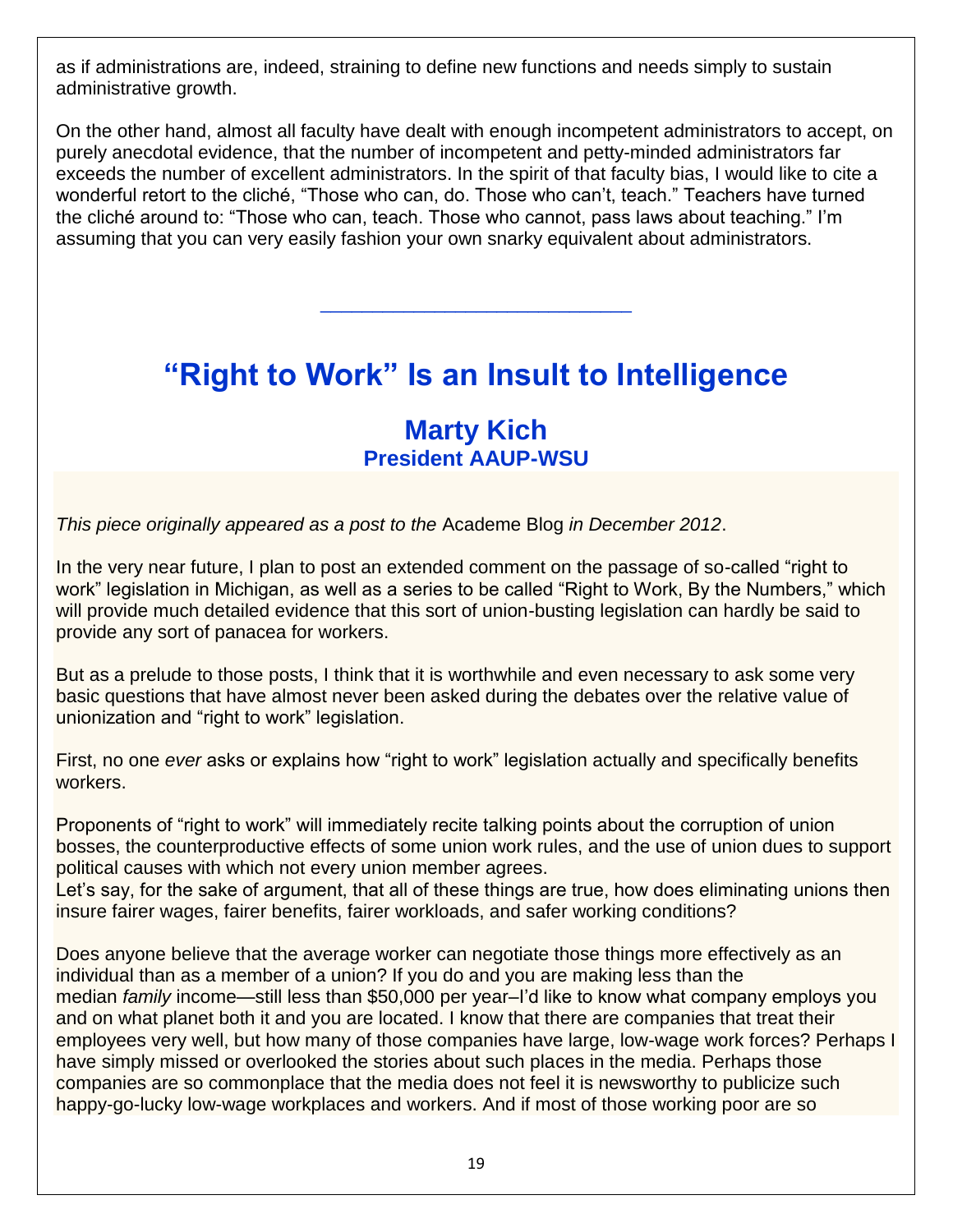contented, so accepting of their circumstances, why were Mitt Romney and his donors so resentful and disdainful towards them?

I can understand why many workers may have become very disillusioned over the inability of the large industrial unions to preserve the jobs of their members in the face of relentless automation and low-wage foreign competition. Yet, over the last four decades, wholesale layoffs and outsourcing have not just continued unabated but have even accelerated as union membership in the private sector has declined to under ten percent nationally. So to claim that unions are primarily to blame for declining wages, eliminated benefits, unrealistic workloads, poor working conditions, the lack of job security, and business failures is patently absurd.

And it is worse than absurd–It is absolutely idiotic and patently dishonest—to do so when corporate profits and stock dividends, the compensation of corporate executives, and the self-interested political activism of corporations have reached unprecedented levels, measured both in raw dollar amounts and in proportion to the compensation received by and the political influence exerted by the average American worker.

Opponents of unions like to point out that unions have had their day, that they have outlived their usefulness—that they are tired of hearing about the things that unions accomplished for workers half a century ago.

If unions and the benefits that they provide are no longer relevant, why have the incomes of workingclass families actually declined over the last three decades? (Why, when over the same period, the incomes of middle-class families have stagnated and the incomes of upper-class families have increased exponentially?) Why is the working class no longer middle class? Why have "benefits" become things that workers can purchase whenever they can afford them on their much reduced wages? Why are there now many more working poor than so-called "welfare cases" relying on public assistance programs such as food stamps and school lunches for economically disadvantaged children? Why are emergency rooms overwhelmed with sick adults and children from working-class families who have no health insurance and no place else to go for last-minute medical care?

If unions are so unnecessary, why are low-wage workers across a wide spectrum of workplaces, from Walmart warehouses to fast-food restaurants, risking what little economic security that they do have in order to attempt to form unions? If you answer that they have all been duped by pernicious union organizers, you have never tried to organize a union. In terms of the level of disinterest tinged with suspicion that one often encounters in trying to organize a union, it is a task all too comparable to being a door-to-door evangelist.

Returning to the talking points of proponents of "right to work" legislation, why, in all of the discussion of "right to work," is there so much attention to union corruption and union excess and so little attention to corporate corruption and corporate excess? I am not willing to defend the attitudes and behavior of every union leader in America, but one hardly has to do an extensive search to find manifold evidence of corporate self-interest and malfeasance. Unions can hardly be said to have cornered the market on schmucks in leadership positions.

When I was still smoking cigarettes, I once was stopped outside our public library by a vehement antismoker. It was a very humid summer night, with almost no breeze, and the chemical odors from the large refinery and chemical plants at the south end of town had concentrated over the whole town, rather than dissipating downwind of the town. As I was listening to the non-smoker hector me about what I was doing to my lungs, I consoled myself with the observation that his harangue meant that he was drawing all of that chemically-enhanced, carcinogen-rich air deeply into his lungs and probably doing more harm to them than at least that one cigarette was doing to mine.